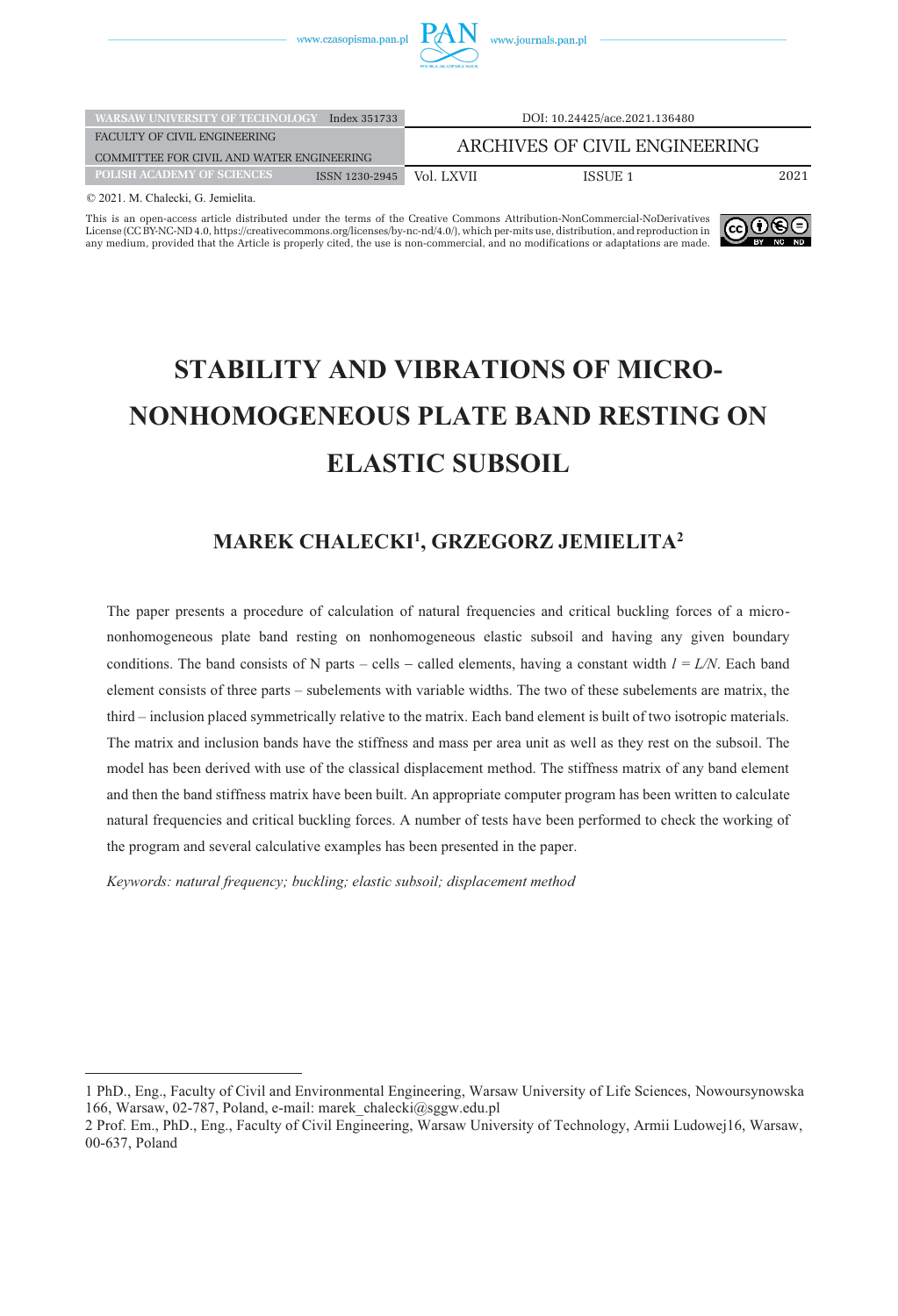

# **1. INTRODUCTION**

Plate bands are very common type of construction. They can serve to model e.g. bridge spans or road surfaces. This latter concerns especially plate bands resting on a subsoil. In the paper, plate band bending to circular surface has been considered. The calculation model used for this purpose is also highly suitable for analysis of bars with variable cross section, resting on elastic subsoil. Thus, the goal of the paper is a presentation of a certain way of calculation of plate bands subjected to the bending to circular surface and resting on elastic subsoil. The band and the subsoil show a functional variability of material properties – here linear (though, assumption of other type of variability is also possible). Such variability model can serve to approximate properties of a transition area between two band-subsoil systems with properties changing along the band width, e.g. a road. Due to the applied modelling algorithm which imposes assumption of periodic properties, it has been assumed that the position of inhomogeneities (e.g. inclusions) of the band strictly corresponds to the position of inhomogeneities of the subsoil. However, it allows assumption of a homogeneous band on a nonhomogeneous subsoil or vice-versa. Such way of solving can be applied to perpendicular plates as well. The paper considers a model of micro-nonhomogeneous (functionally graded material, FGM) plate band with the functional heterogeneity of material features along the direction of action of large axial forces (it has been assumed that this is the direction of *x*-axis). The plate rests on nonhomogeneous elastic subsoil (Fig. 1). In the second direction  $(v)$  the band is homogeneous. It has been assumed that the band stiffness does not depend on the *y* variable. The model includes free vibrations and buckling of the band as well as the subsoil elasticity. For such problem it is possible to obtain an exact (or formally exact) solution within the framework of the theory of thin plates. If the bending elasticity and density of the band, the subsoil stiffness as well as boundary conditions do not depend on the *y* variable and there is no forces exciting vibrations, the differential equation of plate vibrations can be presented in the form

(1.1) 
$$
D \frac{\partial^4}{\partial x^4} \widehat{w}(x,t) + S \frac{\partial^2}{\partial x^2} \widehat{w}(x,t) + \mu \frac{\partial^2}{\partial t^2} \widehat{w}(x,t) + k \widehat{w}(x,t) = 0
$$

where the denotations are assumed: *S* – band compressing force  $\left[\frac{N}{m}\right]$ ,  $D = \frac{E(x)h^3}{12(1-v^2(x))}$  – band stiffness [Nm],  $\mu = \mu(x)$  – mass per area unit  $\left[\frac{\text{kg}}{\text{m}^2}\right]$ ,  $k = k(x)$  – subsoil stiffness  $\left[\frac{\text{N}}{\text{m}^3}\right]$ .

If the harmonic vibrations  $\hat{w}(x,t) = w(x) \cos(\omega t)$  are being considered, the differential equation for amplitudes  $w(x)$  is written as follows: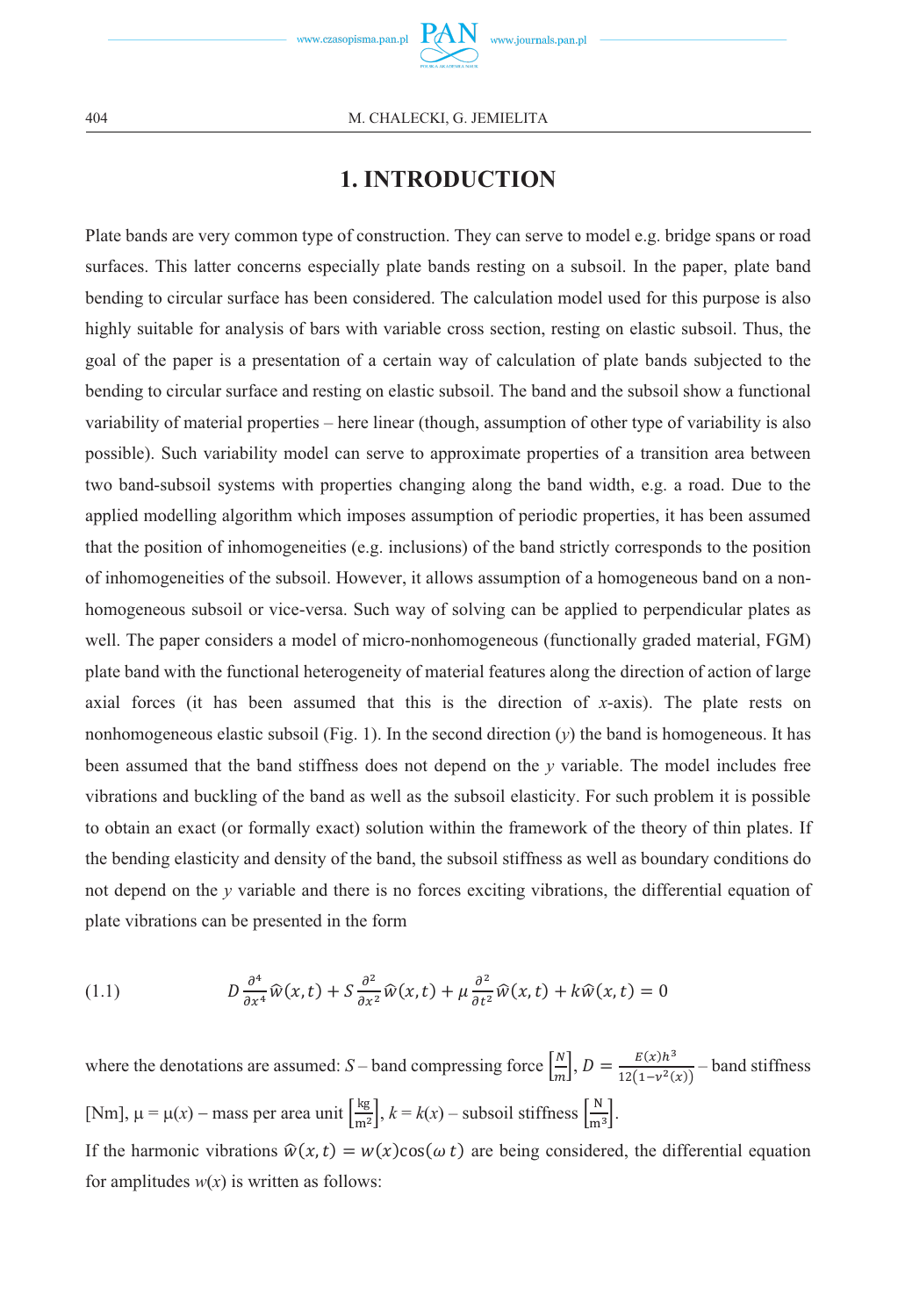

(1.2) 
$$
\frac{d^4w(\xi)}{d\xi^4} + 2\sigma^2 \frac{d^2w(\xi)}{d\xi^2} - \lambda^4 w(\xi) = 0
$$

$$
\sigma^2 = \frac{S^p}{2D}, \lambda^4 = \lambda_D^4 - \lambda_K^4, \ \lambda_D^4 = \frac{\mu l^4 \omega^2}{D}, \ \lambda_K^4 = \frac{k l^4}{D}
$$

where  $\omega$  – vibration angular frequency  $\left[\frac{1}{s}\right]$  $\frac{1}{s}$ ,  $\xi = \frac{x}{l}$ .

The Eq. (1.1) is identical with the equation of vibrations of longitudinally compressed beam with the unit width and a height *h*, resting on nonhomogeneous elastic subsoil.

In the case of FGM materials (and periodically varying ones as well), large oscillations (jump-type variability) of the band stiffness make Eq. (1.1) very hard to solve by means of classical methods of mathematics. This problem is usually overcome by application of various techniques of homogenization.

In the literature, generally, one can easily find works concerning statics, stability or vibrations of bars and plates resting on elastic subsoil, but treating these problems separately. However, the case of vibrations of a compressed (buckled) plate (plate band, bar) resting on elastic subsoil, additionally with assumption of variability of material properties of the plate and subsoil, has been much less investigated. Kączkowski [1] analysed statics and stability of rectangular plates and plate bands resting on the Winkler subsoil. In the case of the statics and stability of beams on elastic subsoil, we obtain ordinary differential equations which can be solved with use of classical methods, including Fourier series  $[2 \div 4]$ . The same applies to the plates  $[2, 5 \div 8]$  where approximating methods (Ritz [9] or FEM [10]) can be used as well. In the case of the problem being analysed in this work, i.e. stability and vibrations of micro-nonhomogeneous plate band resting on elastic subsoil, an exact solution was obtained in [5] for the stability and in [6] for the vibrations. Many approximated solutions for micro-nonhomogeneous bands resting on homogeneous or non-homogeneous elastic subsoil were obtained with use of the tolerance averaging technique or method of microlocal parameters  $[11 \div 21]$ . Calculation of equivalent modules is also commonly used – with application of the method of microlocal parameters [22] or homogenization [23  $\div$  25].

Wierzbicki et al. [12] stated as follows: "From among many known ways of the modeling of problems of the mechanics of periodic media, the tolerance modeling stands out due to relative simplicity of consideration of the scale effect. This advantage of the tolerance modeling resulted in the description and solution of many problems of the mechanics of heterogeneous media. Unfortunately, only approximate solutions can be obtained here and effective methods of evaluation of the accuracy of the obtained solutions are not known". Disagreeing with this statement, the Authors decided to prove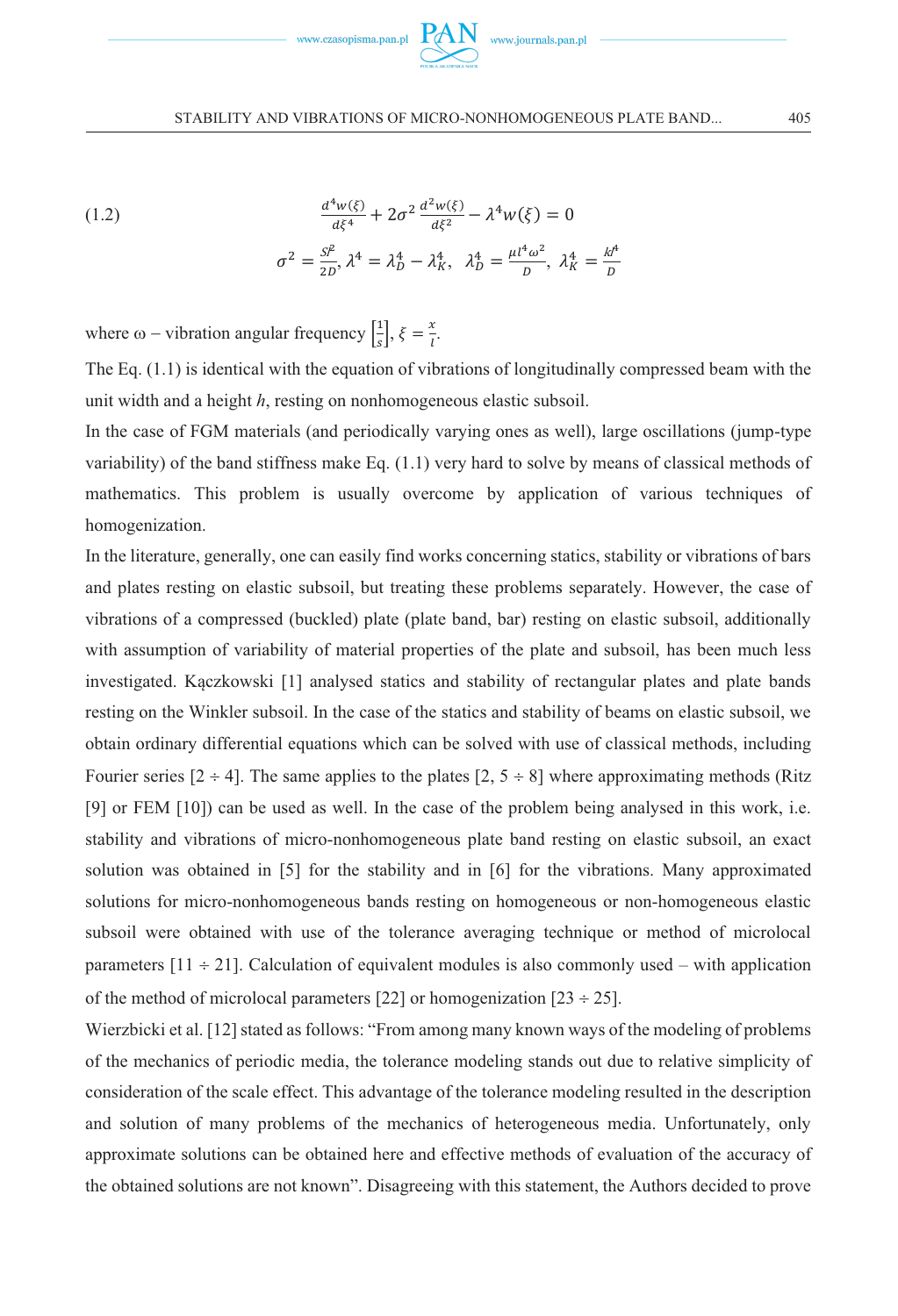

that in the case of the problems presented in [11,  $13 \div 16$ ], solution can be obtained which is exact [5, 6] or formally exact [2] within the framework of the theory of thin plates.

The FGM plates under consideration have been modeled as a system with features varying in a discrete way. For such a model of the FGM plate band (i.e. having infinite length along the *y* axis) with the microstructure presented in Fig. 1, this paper presents the possibility to obtain an exact solution of the problem of seeking of natural frequencies and buckling critical force with taking the subsoil elasticity into account. According to the authors' knowledge, there are no items in the literature where the mentioned problem would be solved in such way.



Fig. 1. Plate band having a microstructure and resting on elastic subsoil

# **2. BASIC ASSUMPTIONS**

Let us consider a Kirchhoff plate band having a length *L* and thickness *h* as well as the microstructure presented in Fig. 1. Along the *x* variable, the band consists of *N* bands – cells, further referred to as elements – of a constant length  $l = L/N$ . Each element consists of three parts (subelements) and two isotropic materials: 1 (matrix) and 2 (inclusion). It has been assumed that in each element the inclusion is placed symmetrically relative to the matrix. The element is characterized by following quantities: matrix and inclusion stiffnesses  $D_1$ ,  $D_2$ , masses per area unit  $\mu_1$ ,  $\mu_2$ , subsoil stiffnesses  $k_1$ ,  $k_2$  (Fig. 2), wherein

$$
D_1 = D = \frac{E_1 h^3}{12(1 - v_1^2)} = \frac{Eh^3}{12(1 - v_1^2)}, \quad D_2 = \delta D, \quad D > 0,
$$
  

$$
\mu_1 = \mu = \rho h, \mu_2 = r\mu, \mu > 0, \quad k_1 = k, \quad k_2 = \kappa \ k.
$$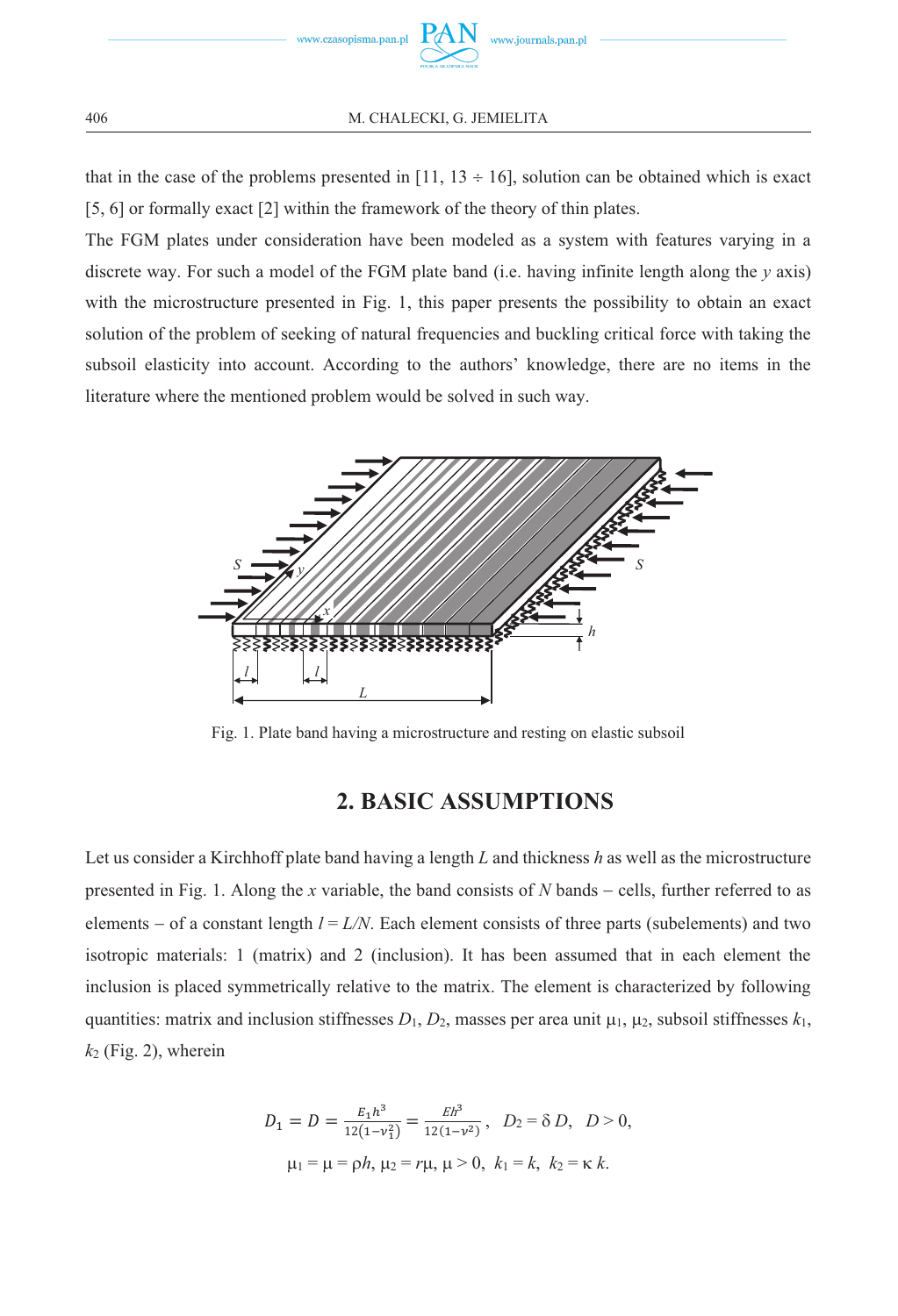

where  $\delta$  – any real number greater than 0,  $r$ ,  $\kappa$  – any real numbers greater than or equal to 0.



Fig. 2. Dimensions of a cell

The lengths of the subelements of the *j*-th element are calculated from the formulas

$$
l_1^{[j]}=\xi_1^{[j]}l^{[j]},\ \ l_2^{[j]}=\xi_2^{[j]}l^{[j]},
$$

where the fraction coefficients ξ<sub>1</sub>, ξ<sub>2</sub> and the cell length *l* are calculated as

$$
(2.1) \t\t \t\t \tilde{\xi}_1^{[j]} = \frac{1}{2} \Big( 1 - \frac{j-1}{N-1} \Big), \quad \tilde{\xi}_2^{[j]} = \frac{j-1}{N-1}, \quad j = 1, 2, 3, ..., N, \quad [l^{[j]} = 2l_1^{[j]} + l_1^{[j]} = \frac{L}{N}.
$$

The solution of the Eq. (1.2), depending on the subelement, is written in a form

(2.2) 
$$
w(\xi) = C_1 \text{ch}(\eta \xi) + C_2 \text{sh}(\eta \xi) + C_3 \text{ch}(\tau \xi) + C_4 \text{sh}(\tau \xi),
$$

wherein, after introduction of local systems of coordinates

(2.3) 
$$
\xi = \frac{x}{l_k^{[j]}}, \quad 0 \le \xi \le 1, \quad \eta_k = \sqrt{\sqrt{\sigma_k^4 + \lambda_k^4} - \sigma_k^2}, \tau_k = \sqrt{\sqrt{\sigma_k^4 + \lambda_k^4} + \sigma_k^2},
$$

$$
\sigma_k^2 = \frac{s}{2\rho_k} \left(l_k^{[j]}\right)^2, \lambda_k^4 = \frac{\left(l_k^{[j]}\right)^4}{\rho_k} (\mu_k \omega^2 - k_k),
$$

and the subscript  $k = 1$  concerns the matrix subelement,  $k = 2 -$  the inclusion subelement.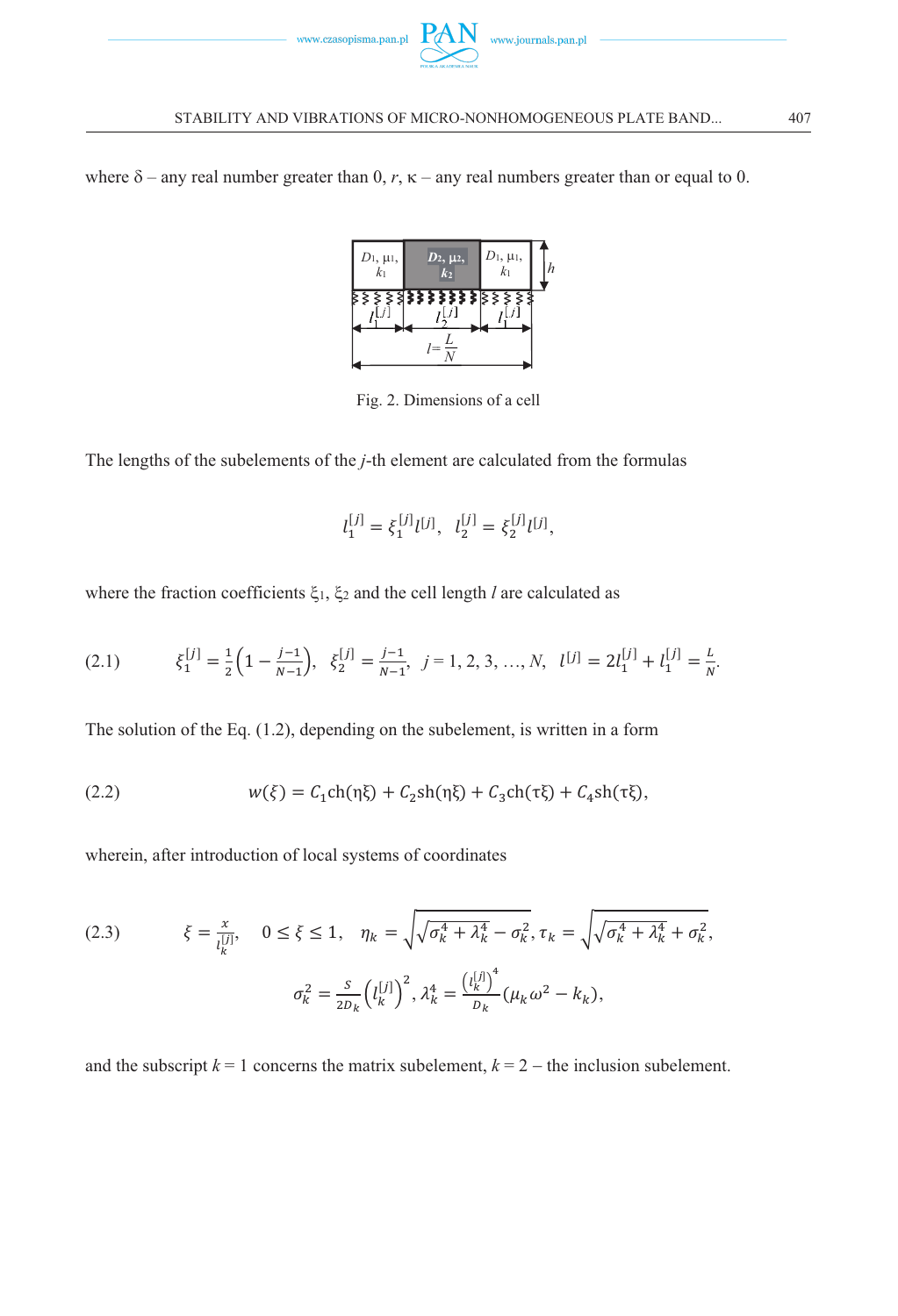

# **3. TRANSFORMATION FORMULAS OF A BAND ELEMENT**



Fig. 3. Model of the band element having a number [*j*]

Fig. 3 presents a one-dimensional scheme of a band element which can be treated as a bar, clamped on both edges, having a consecutive number *j*, length *l* = *L/N*, jump-type variable stiffness as well as mass per area unit and resting on a subsoil with jump-type variable elasticity. It has been assumed that the external nodes  $(j - 1)$  and  $(j)$  of this bar are subjected to displacements (rotations and relocations) with amplitudes  $\varphi_{j-1}^{[j]}, \varphi_j^{[j]}, w_{j-1}^{[j]}, w_j^{[j]}$  (Fig.3). Using the formulas (2.2) and (2.3), considering boundary conditions, the dependences between node forces and node displacements for the subelements can be determined and written in a form:

$$
\Phi_i = \mathbf{K}_i \mathbf{q}_i, \quad i = 1, 2, 3,
$$

where  $\mathbf{K}_i$  is a stiffness matrix of an *i*-th subelement and

$$
\Phi_1 = \begin{bmatrix} \phi_{(j-1)}^{[j]} \\ \phi_{(1)}^1 \\ W_{(j-1)}^{[j]} \end{bmatrix}, \Phi_2 = \begin{bmatrix} \phi_{(1)}^2 \\ \phi_{(2)}^2 \\ W_{(1)}^2 \end{bmatrix}, \Phi_3 = \begin{bmatrix} \phi_{(2)}^3 \\ \phi_{(j)}^{[j]} \\ W_{(2)}^3 \end{bmatrix}, \Phi_4 = \begin{bmatrix} \phi_{(1)}^{[j]} \\ \phi_{(j)}^{[j]} \\ W_{(2)}^{[j]} \end{bmatrix}, \Phi_5 = \begin{bmatrix} \phi_{(2)}^{[j]} \\ \phi_{(j)}^{[j]} \\ W_{(2)}^{[j]} \end{bmatrix}, \Phi_6 = \begin{bmatrix} \phi_{(1)}^{[j]} \\ \phi_{(2)}^{[j]} \\ W_{(2)}^{[j]} \end{bmatrix}, \Phi_7 = \begin{bmatrix} \phi_{(1)}^{[j]} \\ \phi_{(2)}^{[j]} \\ W_{(2)}^{[j]} \end{bmatrix}, \Phi_8 = \begin{bmatrix} \phi_{(2)}^{[j]} \\ \phi_{(3)}^{[j]} \\ W_{(3)}^{[j]} \end{bmatrix}, \Phi_9 = \begin{bmatrix} \phi_{(1)}^{[j]} \\ \phi_{(2)}^{[j]} \\ W_{(3)}^{[j]} \end{bmatrix}, \Phi_1 = \begin{bmatrix} \phi_{(1)}^{[j]} \\ \phi_{(2)}^{[j]} \\ \phi_{(3)}^{[j]} \\ \phi_{(3)}^{[j]} \\ \phi_{(3)}^{[j]} \\ \phi_{(3)}^{[j]} \end{bmatrix}, \Phi_8 = \begin{bmatrix} \phi_{(1)}^{[j]} \\ \phi_{(2)}^{[j]} \\ W_{(3)}^{[j]} \end{bmatrix}, \Phi_9 = \begin{bmatrix} \phi_{(1)}^{[j]} \\ \phi_{(2)}^{[j]} \\ \phi_{(3)}^{[j]} \\ \phi_{(3)}^{[j]} \\ \phi_{(3)}^{[j]} \\ \phi_{(3)}^{[j]} \\ \phi_{(3)}^{[j]} \\ \phi_{(3)}^{[j]} \end{bmatrix}, \Phi_7 = \begin{bmatrix} \phi_{(1)}^{[j]} \\ \phi_{(1)}^{[j]} \\ \phi_{(1)}^{[j]} \\ \phi_{(2)}^{[j]} \\ \phi_{(3)}^{[j]} \\ \phi_{(3)}^{[j]} \\ \phi_{(3)}^{[j]} \end{bmatrix}, \mathbf{K}_9 = \
$$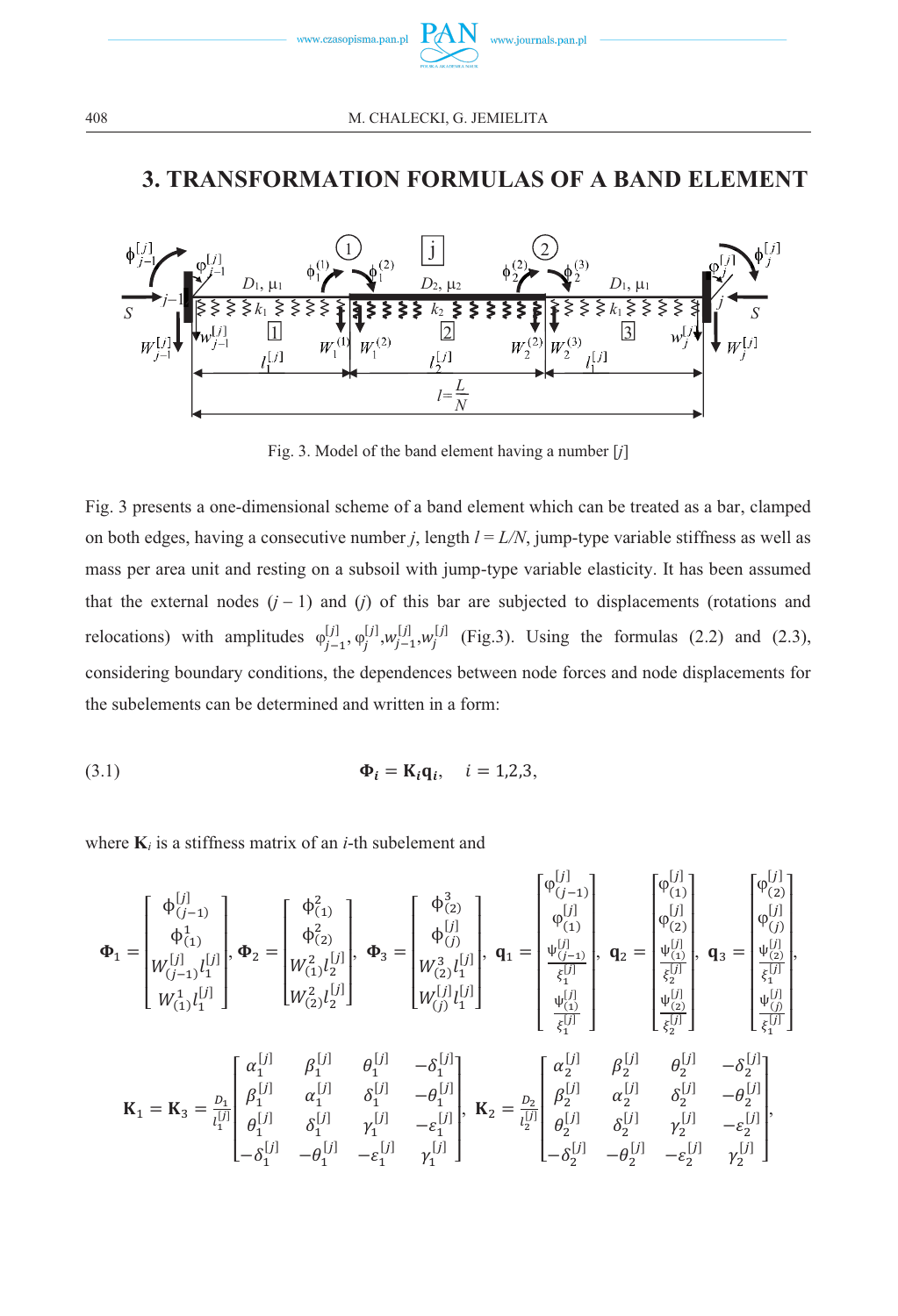



$$
\psi_{(j-1)}^{[j]} = \frac{w_{(j-1)}^{[j]}}{l}, \quad \psi_{(1)}^{[j]} = \frac{w_{(1)}^{[j]}}{l}, \quad \psi_{(2)}^{[j]} = \frac{w_{(2)}^{[j]}}{l}, \quad \psi_{(j)}^{[j]} = \frac{w_{(j)}^{[j]}}{l},
$$

(3.2) 
$$
\alpha_k = \frac{(\eta_k^2 + \tau_k^2)(\eta_k \text{ch}\eta_k \text{sin}\eta_k - \tau_k \text{cos}\eta_k \text{sh}\eta_k)}{\Delta_k}, \quad \beta_k = \frac{(\eta_k^2 + \tau_k^2)(\tau_k \text{sh}\eta_k - \eta_k \text{sin}\tau_k)}{\Delta_k},
$$

$$
\theta_k = \frac{\eta_k \tau_k((\tau_k^2 - \eta_k^2)(1 - \text{ch}\eta_k \text{cos}\tau_k) + 2\eta_k \tau_k \text{sh}\eta_k \text{sin}\tau_k)}{\Delta_k}, \quad \delta_k = \frac{\eta_k \tau_k(\eta_k^2 + \tau_k^2)(\text{ch}\eta_k - \text{cos}\tau_k)}{\Delta_k},
$$

$$
\gamma_k = \frac{\eta_k \tau_k(\eta_k^2 + \tau_k^2)(\tau_k \text{ch}\eta_k \text{sin}\tau_k + \eta_k \text{sh}\eta_k \text{cos}\tau_k)}{\Delta_k}, \quad \varepsilon_k = \frac{\eta_k \tau_k(\eta_k^2 + \tau_k^2)(\tau_k \text{sin}\tau_k + \eta_k \text{sh}\eta_k)}{\Delta_k},
$$

$$
\Delta_k = 2\eta_k \tau_k - 2\eta_k \tau_k \text{ch}\eta_k \text{cos}\eta_k + (\eta_k^2 - \tau_k^2) \text{sh}\eta_k \text{sin}\eta_k, \qquad k = 1, 2.
$$

It must be emphasized that Forms. (3.2) concern any homogeneous vibrating band subelement having both endings clamped, being subjected to the acting of a big axial force, resting on elastic subsoil for which the coefficients  $\eta_k$  and  $\tau_k$  are described by Form. (2.3).

# **4. ELEMENT (CELL) STIFFNESS MATRIX**

The dependence of the node moments  $\phi_{(j-1)}^{[j]}, \phi_{(j)}^{[j]}$  and forces  $W_{(j-1)}^{[j]}, W_{(j)}^{[j]}$  on the displacements  $\varphi_{(j-1)}^{[j]}, \varphi_{(j)}^{[j]}$  $\psi^{[j]}_{(j)}, \psi^{[j]}_{(j-1)}, \psi^{[j]}_{(j)}$  of the band element can be written in a form

$$
\mathbf{\Phi}^{[j]} = \mathbf{K}^{[j]} \mathbf{\phi}^{[j]}
$$

where  $K^{[j]}$  is a band element stiffness matrix and

$$
\mathbf{\Phi}^{[j]} = \begin{bmatrix} \Phi_{(j-1)}^{[j]} \\ \Phi_{(j)}^{[j]} \\ W_{(j-1)}^{[j]} \\ W_{(j)}^{[j]} \end{bmatrix}, \quad \mathbf{\phi}^{[j]} = \begin{bmatrix} \Phi_{(j-1)}^{[j]} \\ \Phi_{(j)}^{[j]} \\ 2\psi_{(j-1)}^{[j]} \\ 2\psi_{(j-1)}^{[j]} \end{bmatrix}.
$$

Application of the condition of equilibrium in the nodes  $(1)$  i  $(2)$ 

$$
\varphi_{(1)}^{[1]} + \varphi_{(1)}^{[2]} = 0, \ \ \varphi_{(2)}^{[2]} + \varphi_{(2)}^{[3]} = 0, \ \ W_{(1)}^{[1]} + W_{(1)}^{[2]} = 0, \ \ W_{(2)}^{[2]} + W_{(2)}^{[3]} = 0,
$$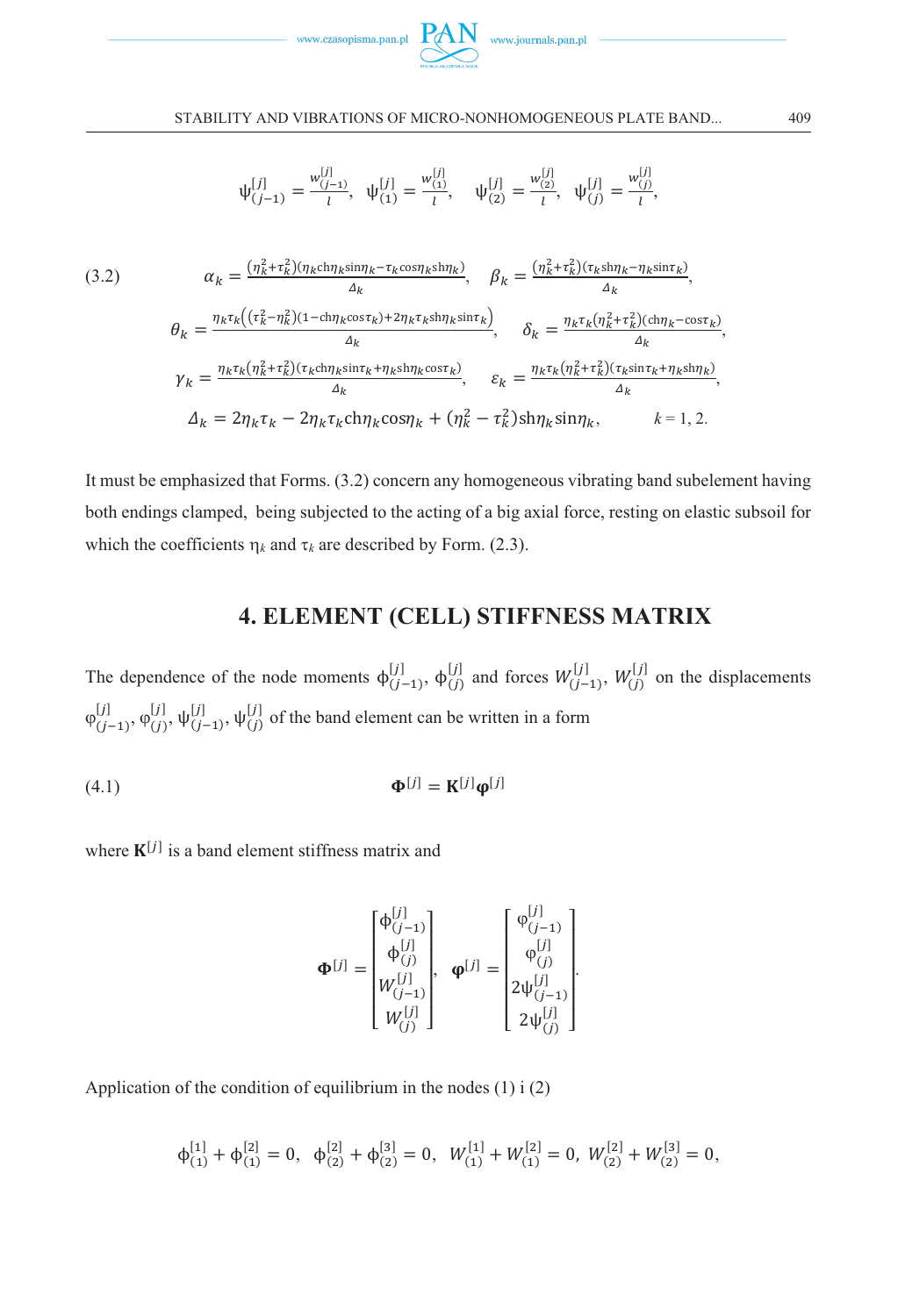

yields in the following set of equations

(4.2) 
$$
\mathbf{R}^{[j]} \mathbf{f}^{[j]} + \mathbf{R}_0^{[j]} \mathbf{f}_0^{[j]} = 0,
$$

where

$$
\mathbf{R}^{[j]} = \begin{bmatrix} r_{11} & r_{12} & r_{13} & r_{14} \\ r_{12} & r_{11} & -r_{14} & -r_{13} \\ r_{13} & -r_{14} & r_{33} & r_{34} \\ r_{14} & -r_{13} & r_{34} & r_{33} \end{bmatrix}, \ \mathbf{R}_{0}^{[j]} = \begin{bmatrix} r_{011} & 0 & r_{013} & 0 \\ 0 & r_{011} & 0 & -r_{013} \\ -r_{013} & 0 & r_{033} & 0 \\ 0 & r_{013} & 0 & r_{033} \end{bmatrix}, \ \mathbf{f}^{[j]} = \begin{bmatrix} \varphi_{(1)}^{[j]} \\ \varphi_{(2)}^{[j]} \\ \psi_{(1)}^{[j]} \\ \psi_{(2)}^{[j]} \end{bmatrix}, \ \mathbf{f}_{0}^{[j]} = \begin{bmatrix} \varphi_{(1)}^{[j]} \\ \varphi_{(2)}^{[j]} \\ \psi_{(1)}^{[j]} \\ \psi_{(2)}^{[j]} \end{bmatrix}
$$

$$
r_{11} = \frac{\alpha_{1}^{[j]} + \frac{\alpha_{2}^{[j]}}{\xi_{2}^{[j]}}, \ r_{011} = \frac{\beta_{1}^{[j]}}{\xi_{1}^{[j]}}, \ r_{12} = \frac{\eta \beta_{2}^{[j]}}{\xi_{2}^{[j]}}, \ r_{13} = \frac{\eta \theta_{2}^{[j]}}{(\xi_{2}^{[j]})^{2}} - \frac{\theta_{1}^{[j]}}{(\xi_{1}^{[j]})^{2}}, \ r_{013} = \frac{\delta_{1}^{[j]}}{(\xi_{1}^{[j]})^{2}},
$$

$$
r_{14} = -\frac{\eta \delta_{2}^{[j]}}{(\xi_{2}^{[j]})^{2}}, \ r_{33} = \frac{r_{1}^{[j]}}{(\xi_{1}^{[j]})^{3}} + \frac{\eta \gamma_{2}^{[j]}}{(\xi_{2}^{[j]})^{3}}, \ r_{033} = -\frac{\epsilon_{1}^{[j]}}{(\xi_{1}^{[j]})^{3}}, \ r_{34} = -\frac{\eta \epsilon_{2}^{[j]}}{(\xi_{2}^{[j]})^{3}}.
$$

The solution of the set (4.2) are the displacements  $\varphi_1^{[j]}, \varphi_2^{[j]}, \psi_1^{[j]}, \psi_2^{[j]}$ , depending on the displacements in the nodes  $(j-1)$  and  $(j)$ , i.e. on  $\varphi_{j-1}^{[j]}, \varphi_j^{[j]}, \psi_j^{[j]}, \varphi_j^{[j]},$  in the following way:

(4.3)  
\n
$$
\phi_{(1)}^{[j]} = A_1^{[j]} \phi_{(j-1)}^{[j]} + B_1^{[j]} \psi_{(j-1)}^{[j]} + C_1^{[j]} \phi_{(j)}^{[j]} - D_1^{[j]} \psi_{(j)}^{[j]},
$$
\n
$$
\phi_{(2)}^{[j]} = C_1^{[j]} \phi_{(j-1)}^{[j]} + D_1^{[j]} \psi_{(j-1)}^{[j]} + A_1^{[j]} \phi_{j}^{[j]} - B_1^{[j]} \psi_{(j)}^{[j]},
$$
\n
$$
\psi_{(1)}^{[j]} = A_2^{[j]} \phi_{(j-1)}^{[j]} + B_2^{[j]} \psi_{(j-1)}^{[j]} + C_2^{[j]} \phi_{(j)}^{[j]} - D_2^{[j]} \psi_{(j)}^{[j]},
$$
\n
$$
\psi_{(2)}^{[j]} = -C_2^{[j]} \phi_{(j-1)}^{[j]} - D_2^{[j]} \psi_{(j-1)}^{[j]} - A_2^{[j]} \phi_{(j)}^{[j]} + B_2^{[j]} \psi_{(k)},
$$

where in the coefficients  $A_1...D_2$  are the terms of the matrix  $(-\mathbf{R}^{[j]})^{-1}\mathbf{R}_0^{[j]}$  for the given *j*-th element (cell). The algebraic form of these coefficients is spacious (each of them occupies ca. one A4 page), so the corresponding formulas are omitted in this paper.

Using  $(3.1)$ , for  $i = 1$  and  $i = 3$  one obtains the following dependences connecting moments and forces in the external nodes  $(j-1)$  and  $(j)$  to the displacements in these external nodes  $\varphi_{(j-1)}^{[j]}, \psi_{(j-1)}^{[j]}, \varphi_{(j)}^{[j]}, \psi_{(j)}^{[j]}$ and in the internal ones  $\varphi_{(1)}^{[j]}, \psi_{(1)}^{[j]}, \varphi_{(2)}^{[j]}, \psi_{(2)}^{[j]}$ :

410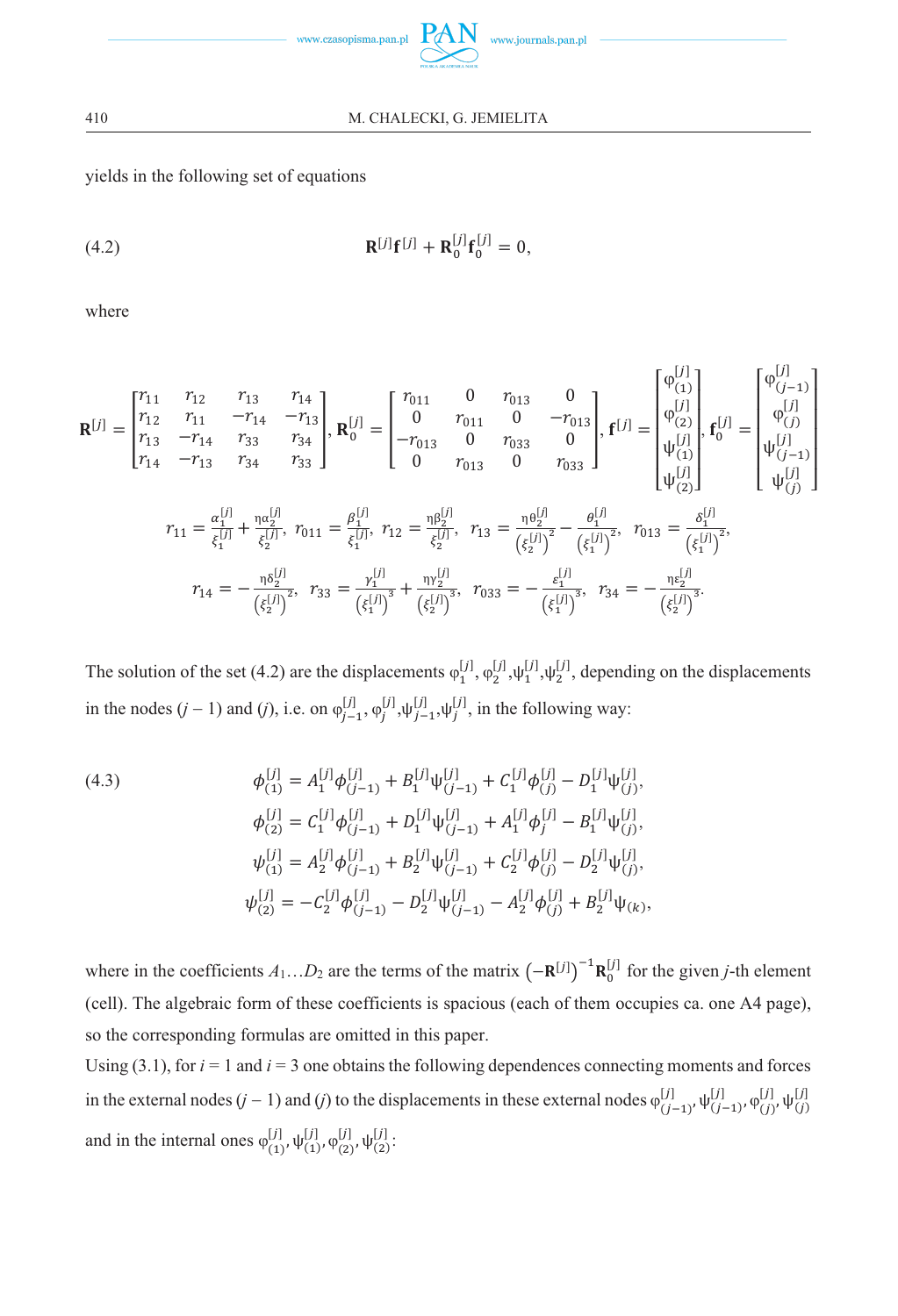

(4.4)  
\n
$$
\begin{aligned}\n\phi_{(j-1)}^{[J]} &= \frac{D}{\xi_1^{[J]}i} \bigg[ \alpha_1^{[J]} \varphi_{(j-1)}^{[J]} + \beta_1^{[J]} \varphi_{(1)}^{[J]} + \theta_1^{[J]} \frac{\psi_{(j-1)}^{[J]}}{\xi_1^{[J]}} - \delta_1 \frac{\psi_{(1)}^{[J]}}{\xi_1^{[J]}} \bigg], \\
\phi_{(j)}^{[J]} &= \frac{D}{\xi_2^{[J]}i} \bigg[ \beta_1^{[J]} \varphi_{(2)}^{[J]} + \alpha_1^{[J]} \varphi_{(j)}^{[J]} + \delta_1^{[J]} \frac{\psi_{(2)}^{[J]}}{\xi_1^{[J]}} - \theta_1^{[J]} \frac{\psi_{(j)}^{[J]}}{\xi_1^{[J]}} \bigg], \\
W_{(j-1)}^{[J]} &= \frac{D}{\left(\xi_1^{[J]}i\right)^2} \bigg[ \theta_1^{[J]} \varphi_{(j-1)}^{[J]} + \delta_1^{[J]} \varphi_{(1)}^{[J]} + \gamma_1^{[J]} \frac{\psi_{(j-1)}^{[J]}}{\xi_1^{[J]}} - \varepsilon_1^{[J]} \frac{\psi_{(1)}^{[J]}}{\xi_1^{[J]}} \bigg], \\
W_{(j)}^{[J]} &= -\frac{D}{\left(\xi_1^{[J]}i\right)^2} \bigg[ \delta_1^{[J]} \varphi_{(2)}^{[J]} + \theta_1^{[J]} \varphi_{(j)}^{[J]} + \varepsilon_1^{[J]} \frac{\psi_{(2)}^{[J]}}{\xi_1^{[J]}} - \gamma_1^{[J]} \frac{\psi_{(j)}^{[J]}}{\xi_1^{[J]}} \bigg].\n\end{aligned}
$$

Special attention must be paid to the first and last element, i.e. for  $j = 1$  and  $j = N$ . The terms  $\xi_1$  and  $\xi_2$  take here the values (cf. Eq. 2.1):  $\xi_1^{[1]} = \frac{1}{2N}$  and  $\xi_2^{[1]} = 0$  for  $j = 1$ ,  $\xi_1^{[N]} = 0$  and  $\xi_2^{[N]} = \frac{1}{N}$  for  $j = N$ . The first cell has the constant stiffness *D*, whereas the last one – the constant stiffness  $D_2 = \eta D$ . Moreover, generally these cells are not supported as in Fig. 3 because the left support of the first cell as well as the right support of the last cell are identical to the real supports of the band. The transformation formulas for the first and last cells are derived in accordance with the band supports in analogical way as for the bar with both endings clamped.

After the substitution of the determined displacements  $\varphi_{(1)}^{[j]}, \varphi_{(2)}^{[j]}, \psi_{(1)}^{[j]}, \psi_{(2)}^{[j]}$  (form. 4.3) to the formulas (4.4), these latter have been written in a form of Eq. (4.1), where the stiffness matrix  $\mathbf{K}^{[j]}$  of the *j*-th element of the band has a form

$$
\mathbf{K}^{[j]} = \begin{bmatrix} k_{11} & k_{12} & k_{13} & k_{14} \\ k_{12} & k_{11} & -k_{14} & -k_{13} \\ k_{13} & -k_{14} & k_{33} & k_{34} \\ k_{14} & -k_{13} & k_{34} & k_{33} \end{bmatrix}.
$$

The individual terms *k* are equal:

$$
(4.5) \t k_{11} = \frac{c_1^{[J]} \beta_1^{[J]}}{2\xi_1^{[J]}} - \frac{c_2^{[J]} \delta_1^{[J]}}{2(\xi_1^{[J]})^2}, \t k_{12} = \frac{A_1^{[J]} \beta_1^{[J]}}{2\xi_1^{[J]}} + \frac{\alpha_1^{[J]}}{2\xi_1^{[J]}} - \frac{A_2^{[J]} \delta_1^{[J]}}{2(\xi_1^{[J]})^2}, \t k_{13} = \frac{D_1^{[J]} \beta_1^{[J]}}{4\xi_1^{[J]}} - \frac{D_2^{[J]} \delta_1^{[J]}}{(2\xi_1^{[J]})^2},
$$
  

$$
k_{14} = -\frac{B_1^{[J]} \beta_1^{[J]}}{4\xi_1^{[J]}} - \frac{\theta_1^{[J]}}{(2\xi_1^{[J]})^2} + B_2^{[J]} \delta_1^{[J]} \frac{1}{(2\xi_1^{[J]})^2}, \t k_{33} = -\frac{D_1^{[J]} \delta_1^{[J]}}{2(2\xi_1^{[J]})^2} + \frac{D_2^{[J]} \epsilon_1^{[J]}}{(2\xi_1^{[J]})^3},
$$
  

$$
k_{34} = -\frac{B_1^{[J]} \delta_1^{[J]}}{2(2\xi_1^{[J]})^2} + \frac{\gamma_1^{[J]}}{(2\xi_1^{[J]})^3} - B_2^{[J]} \epsilon_1^{[J]} \frac{1}{(2\xi_1^{[J]})^3}.
$$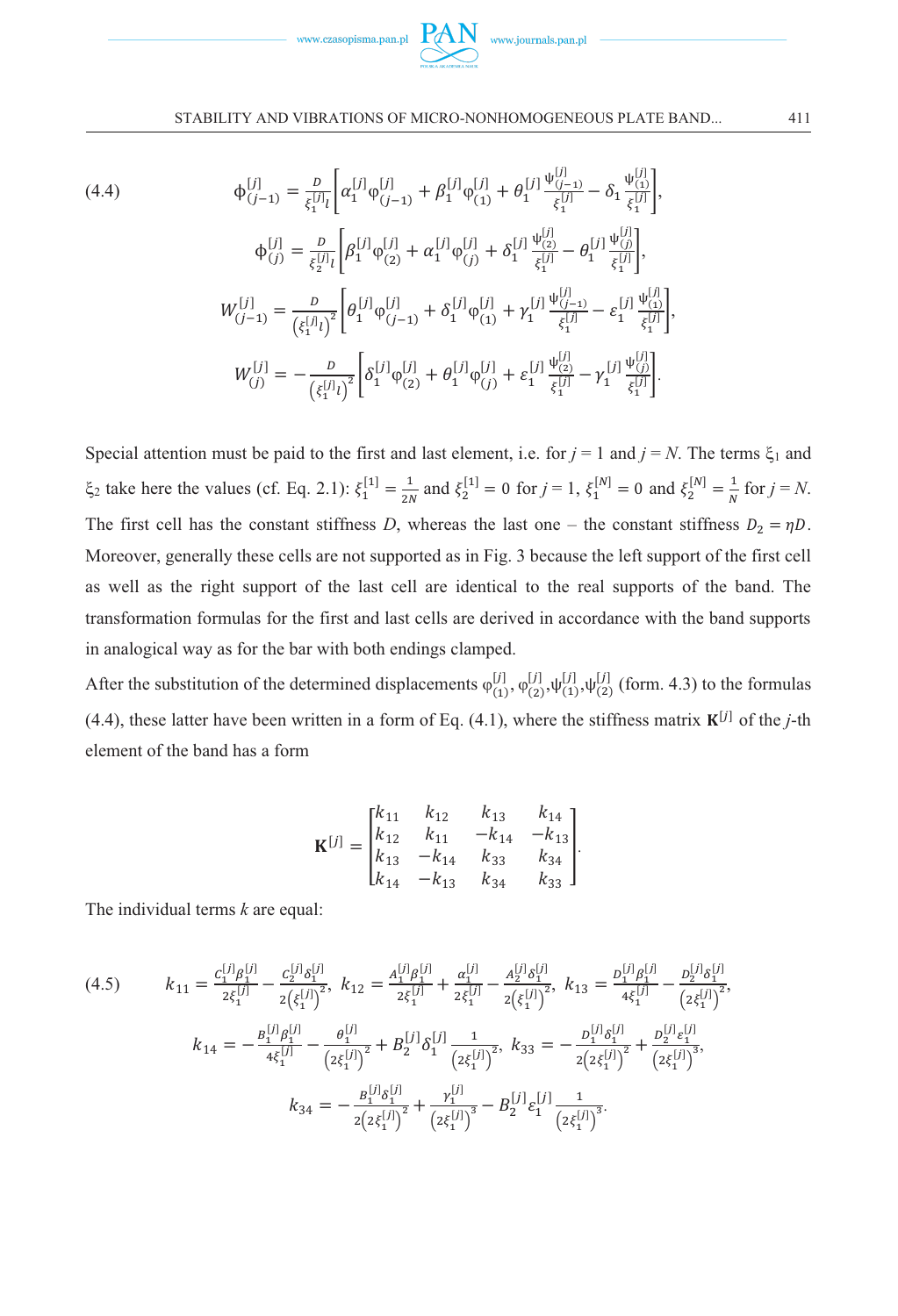

12 M. CHALECKI, G. JEMIELITA

# **5. BAND STIFFNESS MATRIX**



Fig. 4. Schematic cross-section of the plate band

Fig. 4 presents schematically the cross-section of the *N*-element band. The unknowns are generalized node displacements. For any *j*-th node  $(1 \le j \le N - 1)$  one can arrange two equilibrium equations

$$
\Phi_j^{[j]} + \Phi_j^{[j+1]} = 0, \ \ W_j^{[j]} + W_j^{[j+1]} = 0,
$$

containing six unknown generalized displacements  $\varphi_{j-1}$ ,  $\psi_{j-1}$ ,  $\varphi_j$ ,  $\psi_j$ ,  $\varphi_{j+1}$ ,  $\psi_{j+1}$ . In total, one obtains the set of  $2(N-1)$  equations with  $2(N-1)$  unknowns. This set can be written in the form

$$
\mathbf{K}\boldsymbol{\varphi}=0,
$$

where **K** is the stiffness matrix with elements depending on the quantities  $\sigma$  and  $\lambda$  being sought (and given by Form. 1.2) and  $\varphi$  is the one-column matrix of the generalized displacements. The size of the matrix **K** is  $2(N-1) \times 2(N-1)$ , of the matrix  $\varphi$  is  $2(N-1) \times 1$ .

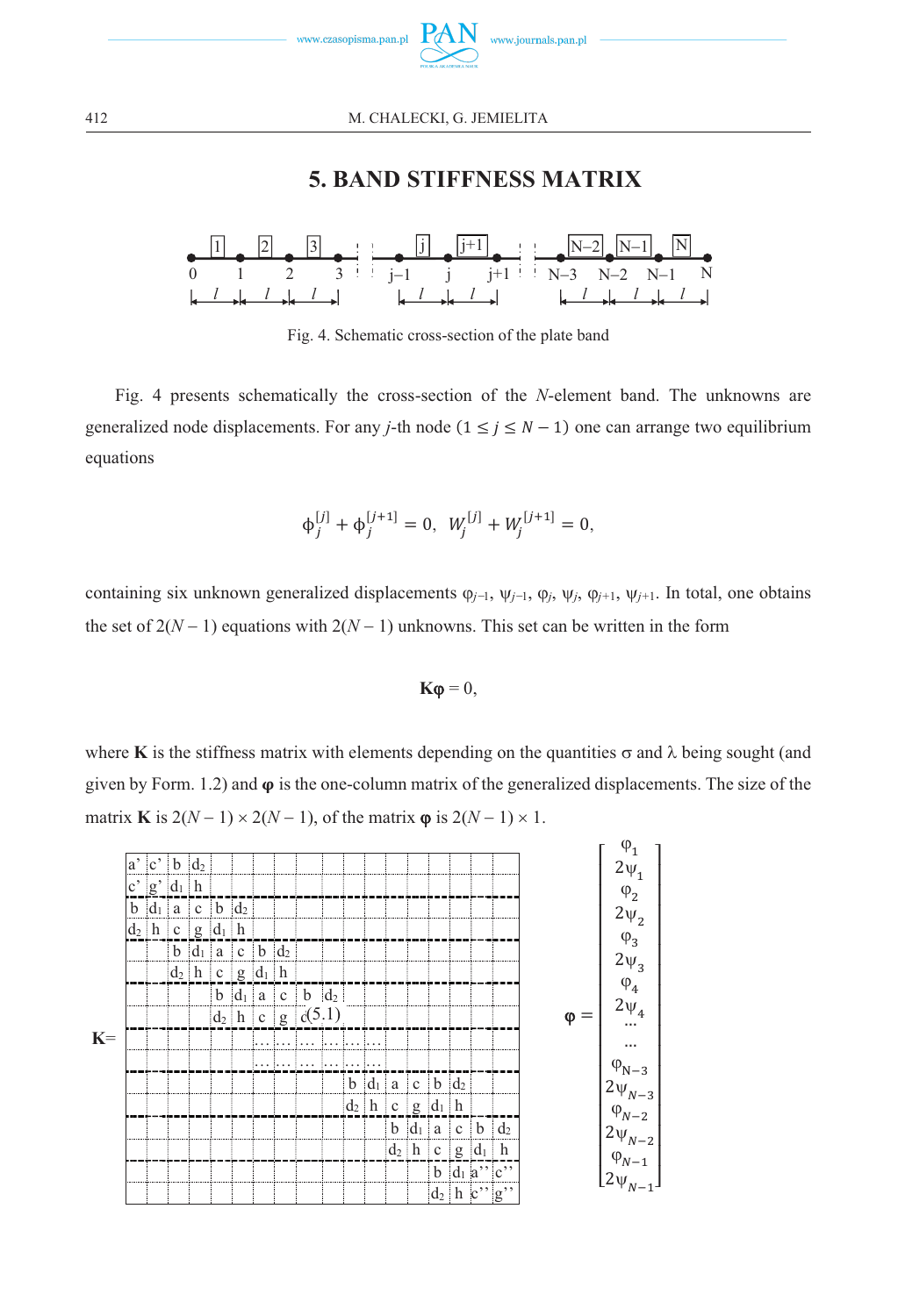

The structure of the matrices  $\bf{K}$  and  $\bf{\varphi}$  is presented in the Eq. 5.1 (the empty cells are equal 0). The matrix **K** is divided into pairs of rows. The individual terms are equal:

$$
a^{(i)} = k_{12}^{(i)} + k_{12}^{(i+1)}, \ a' = \frac{1}{2}\alpha_p + k_{12}^{(2)}, \ a'' = \frac{1}{2}\eta\alpha_k + k_{12}^{(N-1)}, \ b^{(i)} = k_{11}^{(i)},
$$
  

$$
c^{(i)} = k_{14}^{(i)} + k_{14}^{(i+1)}, \ c' = -\frac{1}{4}\theta_p + k_{14}^{(2)}, \ c'' = \frac{1}{4}\eta\theta_k + k_{14}^{(N-1)}, \ d_1^{(i)} = -k_{13}^{(i)}, \ d_2^{(i)} = k_{13}^{(i+1)},
$$
  

$$
g^{(i)} = k_{34}^{(i)} + k_{34}^{(i+1)}, \ g' = \frac{1}{8}\gamma_p + k_{34}^{(2)}, \ g'' = \frac{1}{8}\eta\gamma_k + k_{34}^{(N-1)}, \ h^{(i)} = k_{13}^{(i)},
$$

where the superscript in the terms *a, b, c, d, g, h* denotes the row pair number, whereas in the terms with the core letter  $k -$  the band element (cell) number. Thus, if one calculates e.g. the term  $g$  from the 3<sup>rd</sup> row pair of the matrix **K**, it requires to take the component  $k_{34}$  for the cell 3; the term  $d_1$  from the 3<sup>rd</sup> row pair requires to take the component  $k_{13}$  for the cell 3, whereas the term  $d_2$  in the same row pair – the term  $k_{13}$  for the cell 4. The terms with the core letter *k* are given by Forms. (4.5).

The terms *a', a'', c', c'', g', g''* concern the first and the last cell and are the consequence of the fact that the left support of the first cell as well as the right support of the last cell are the same as the real supports of the band. Depending on the type of the supports, the coefficients  $\alpha_b$ ,  $\theta_b$ ,  $\gamma_b$  and  $\alpha_e$ ,  $\theta_e$ ,  $\gamma_e$ are equal to:

- for the clamped edge:

$$
\alpha_{b/e} = \alpha_{1/2}, \ \theta_{b/e} = \theta_{1/2}, \ \gamma_{b/e} = \gamma_{1/2};
$$

- for the hinged edge:

$$
\alpha_{b/e} = \frac{\left(\eta_{1/2}^2 + \tau_{1/2}^2\right) \sin \tau_{1/2} \sin \eta_{1/2}}{\Delta t}, \quad \theta_{b/e} = \frac{\eta_{1/2} \tau_{1/2} (\tau_{1/2} \text{ch} \eta_{1/2} \text{sin} \tau_{1/2} + \eta_{1/2} \text{sh} \eta_{1/2} \text{cos} \tau_{1/2})}{\Delta t},
$$
\n
$$
\gamma_{b/e} = \frac{\eta_{1/2} \tau_{1/2} \left(\eta_{1/2}^2 + \tau_{1/2}^2\right) \cos \tau_{1/2} \text{ch} \eta_{1/2}}{\Delta t}, \quad \Delta' = \eta_{1/2} \sin \tau_{1/2} \text{ch} \eta_{1/2} - \tau_{1/2} \cos \tau_{1/2} \text{sh} \eta_{1/2};
$$

- for the clamped edge with the possibility of transverse movement:

$$
\alpha_{b/e} = \frac{\left(\eta_{1/2}^2 + \tau_{1/2}^2\right) \text{ch}\eta_{1/2} \text{cos}\tau_{1/2}}{\Delta^{\prime\prime}}, \quad \theta_{b/e} = \frac{\eta_{1/2}\tau_{1/2}(\tau_{1/2} \text{sh}\eta_{1/2} \text{cos}\tau_{1/2} - \eta_{1/2} \text{ch}\eta_{1/2} \text{sin}\tau_{1/2})}{\Delta^{\prime\prime}},
$$
\n
$$
\gamma_{b/e} = \frac{\eta_{1/2}\tau_{1/2}\left(\eta_{1/2}^2 + \tau_{1/2}^2\right) \text{sin}\tau_{1/2} \text{sh}\eta_{1/2}}{\Delta^{\prime\prime}}, \quad \Delta^{\prime\prime} = \tau_{1/2} \text{ch}\eta_{1/2} \text{sin}\eta_{1/2} + \eta_{1/2} \text{sh}\eta_{1/2} \text{cos}\tau_{1/2};
$$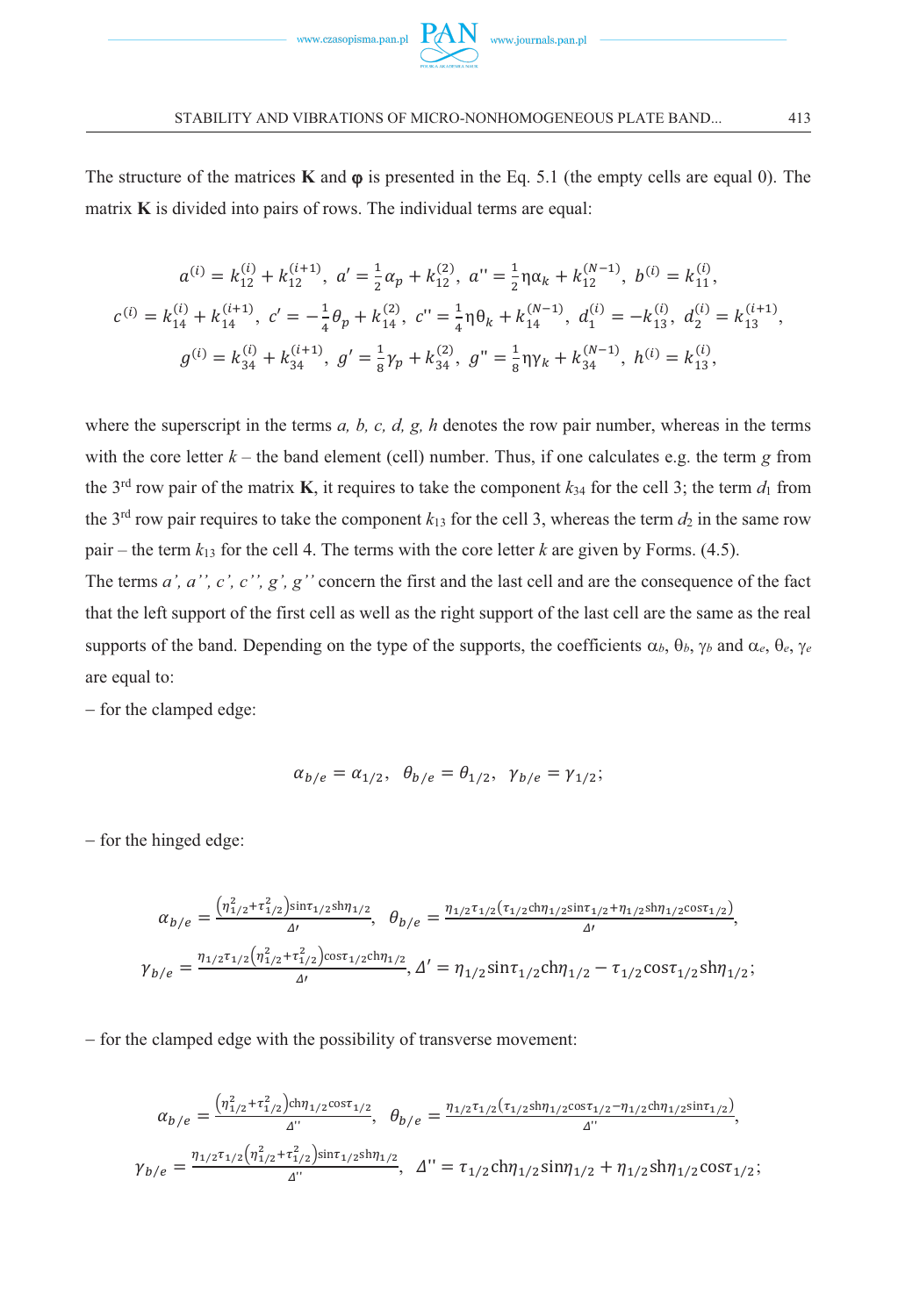

- for the free edge:

$$
\alpha_{b/e} = \frac{\left(\eta_{1/2}^2 + \tau_{1/2}^2\right)\left(\eta_{1/2}^3 \cos \tau_{1/2} \sin \eta_{1/2} - \tau_{1/2}^3 \sin \tau_{1/2}\right)}{\Delta^{\cdots}},
$$
\n
$$
\theta_{b/e} = -\frac{\eta_{1/2} \tau_{1/2} \left(\eta_{1/2} \tau_{1/2} \left(\eta_{1/2}^2 - \tau_{1/2}^2\right)\left(1 - \text{ch}\eta_{1/2} \cos \tau_{1/2}\right) + \left(\eta_{1/2}^4 + \tau_{1/2}^4\right) \sin \eta_{1/2} \sin b_{1/2}\right)\tau}{\Delta^{\cdots}},
$$
\n
$$
\gamma_{b/e} = -\frac{\eta_{1/2} \tau_{1/2} \left(\eta_{1/2}^2 + \tau_{1/2}^2\right)\left(\eta_{1/2}^3 \sin \tau_{1/2} \sin \tau_{1/2} + \tau_{1/2}^3 \sin \eta_{1/2} \cos \tau_{1/2}\right)}{\Delta^{\cdots}},
$$
\n
$$
\Delta^{\cdots} = \left(\eta_{1/2}^4 + \tau_{1/2}^4\right) \text{ch} \eta_{1/2} \text{cos} \tau_{1/2} + \eta_{1/2} \tau_{1/2} \left(2 \eta_{1/2} \tau_{1/2} \left(\eta_{1/2}^2 - \tau_{1/2}^2\right) \sin \eta_{1/2} \sin \tau_{1/2}\right).
$$

The subscripts *b* and *e* denote the beginning and end support of the band, respectively. If the beginning edge is being considered in the calculation, one must choose the terms  $\eta_1$ ,  $\tau_1$ , whereas if the ending one – the terms  $\eta_2$ ,  $\tau_2$ .

# **6. CALCULATION OF THE VALUES OF NATURAL FREQUENCY AND CRITICAL BUCKLING FORCE**

The natural frequency  $\omega_0$  and critical buckling force  $S_{cr}$ , which are ultimately being sought, are calculated from the condition  $Det\mathbf{K} = 0$ . Both of these quantities are unknowns in the determinant *Det***K**, hence two procedures are possible:

- 1) Assume consecutive values of axial compressing forces *S* and calculate the natural frequencies  $\omega_0$ from the condition  $Det\mathbf{K} = 0$  for the given parameters of the band and subsoil stiffness. The result is a diagram of the function  $\omega(S)$ . The points of intersection of the diagram branches with the abscissa denote the static critical buckling force *Scr*, whereas the points of intersection with the ordinate – the natural frequency  $\omega_0$ .
- 2) Assume consecutive values of the frequency of forced vibrations  $\omega$  and calculate the critical buckling force  $S_{cr}$  from the condition  $Det\mathbf{K} = 0$ . The result is a diagram of the function  $S(\omega)$ . The points of intersection of the diagram branches with the ordinate denote the static critical buckling force  $S_{cr}$ , whereas the points of intersection with the abscissa – the natural frequency  $\omega_0$ .

However, the matrix **K** generally has large dimensions, its terms depend on the functions given by Forms.  $(3.2)$  in a very complicated way and additionally those functions depend on the values of  $\omega$ and *S*. Thus, such functional dependence is extremely intricate and the determination of subsequent zeros can take a lot of time even for computers with good processors. Therefore the best way is to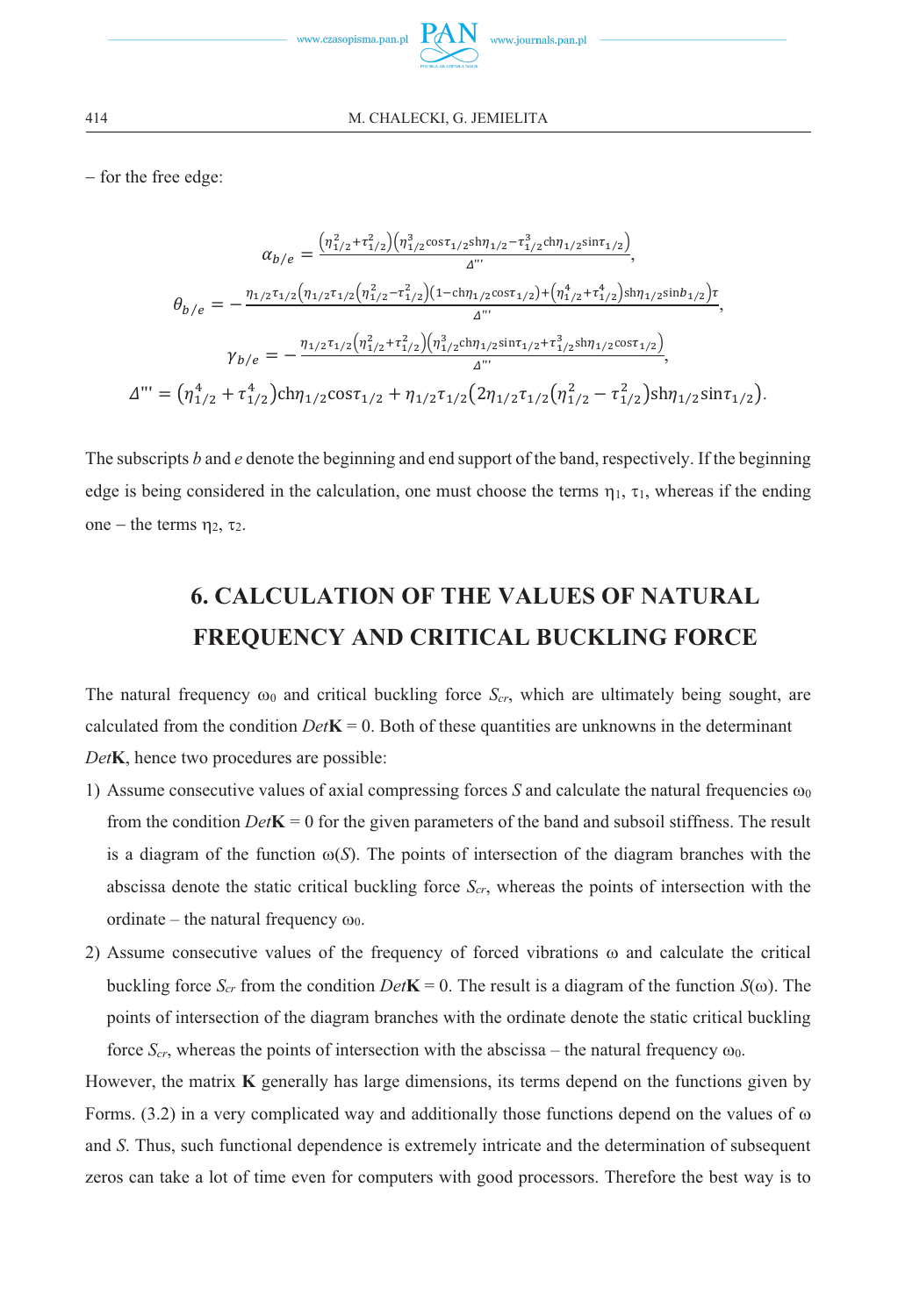

assume an initial value of *S* or  $\omega$  and, for a given step of increase of this initial value, after the determinant value has changed the sign, apply the secant method for finding such a value of  $S_{cr}$  or  $\omega_0$ which implies  $Det\mathbf{K}(S_{cr}) \cong 0$  or  $Det\mathbf{K}(\omega_0) \cong 0$ , respectively. This value can be determined with any required accuracy.

The described procedures are characterized by the same level of complication, so it does not matter which to choose. For the further considerations, the procedure 2 has been chosen.

# **7. EXAMPLES**

#### **7.1. EXAMPLE 1**

Let us consider a band having 8 cells  $(N = 8)$  and both edges clamped. The matrix stiffness equals to  $D = 1,333 \cdot 10^5$  kNm, the matrix unit mass  $\mu = 4000$  kg/m<sup>2</sup>, the cell length  $l = 1$  m. In the first version a homogeneous band without subsoil has been assumed, hence  $r = 1$ ,  $\eta = 1$ ,  $k = 0$ . The result is the diagram presented in Fig. 5a. Three branches are visible in the assumed range of the frequency of forced vibrations  $\omega$  and compressing force  $S$  – from these branches always the lowest values must be chosen because only the first (the lowest) critical buckling force is essential (has physical meaning). Therefore, only the points on the heavy lines have the practical meaning.



Fig. 5. Diagram  $S(\omega)$  for a homogeneous band: a) without subsoil, b) with subsoil

The analysis of the values of static critical buckling force and natural frequencies for zero compressing force proves that these values correspond to those known from the mechanics for a beam with both endings clamped provided the beam stiffness *EJ* is changed to the plate stiffness *D*: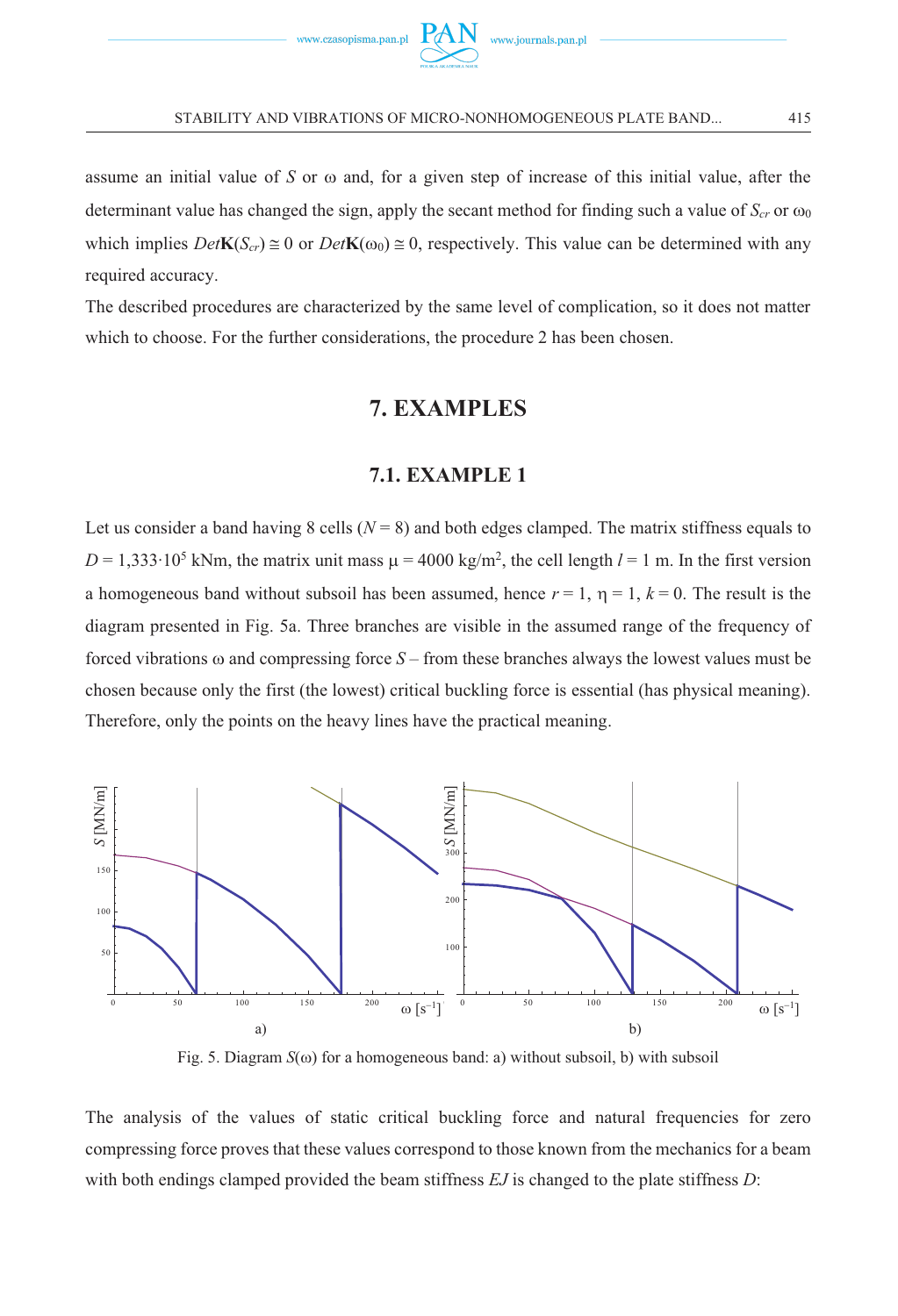

$$
S_{\rm cr} = \frac{4\pi^2 D}{(Nl)^2} = 82,24 \text{ MN/m}, \quad \omega_{01} = 4,73^2 \sqrt{\frac{D}{\mu (Nl)^4}} = 63,82 \text{ s}^{-1}, \quad \omega_{02} = 7,85^2 \sqrt{\frac{D}{\mu (Nl)^4}} = 175,93 \text{ s}^{-1}.
$$

In the **second version** a subsoil with the stiffness  $k = 50000 \text{ kN/m}^3$  has been assumed. The band remains homogeneous, thus the subsoil must be assumed as homogeneous ( $\kappa = 1$ ). The result is a diagram presented in Fig. 5b. One can see that the branches can cross with each other what is due the fact that the determinant  $Det$ **K**( $S$ ,  $\omega$ ) can have double zeros for this case.

In the **third version** a heterogeneous subsoil with the heterogeneity coefficients  $r = 2$ ,  $\delta = 2$ ,  $\kappa = 2$ has been assumed (the stiffness  $k -$ as in the version 2). The result is a diagram presented in Fig. 6a. One can see that the diagram branches do not cross with each other, although they demonstrate such trend. The fact that the branches do not cross with each other can be proved if the density of points around the alleged intersection point is increased – there will be no common point for two branches what shows that the determinant  $Det$ **K**( $S$ ,  $\omega$ ) for such bands does not have double zeros. The tendency of approaching of the branches to each other is the stronger the more cells is in the band (Fig. 6b).



Fig. 6. Diagram  $S(\omega)$  for the heterogeneous band with subsoil: a)  $N = 8$ , b)  $N = 10$ 

# **7.2. EXAMPLE 2**

As for homogeneous beams not resting on a subsoil the values of critical buckling forces and natural frequencies are known, it has been investigated what values of  $\omega_0$  and  $S_{cr}$  would be obtained for homogeneous bands without subsoil, calculated with the procedure being presented in the paper. It can be acknowledged as a kind of a correctness test of this procedure. The result for the band with both edges clamped (with 8 cells) has been already presented in Fig. 5.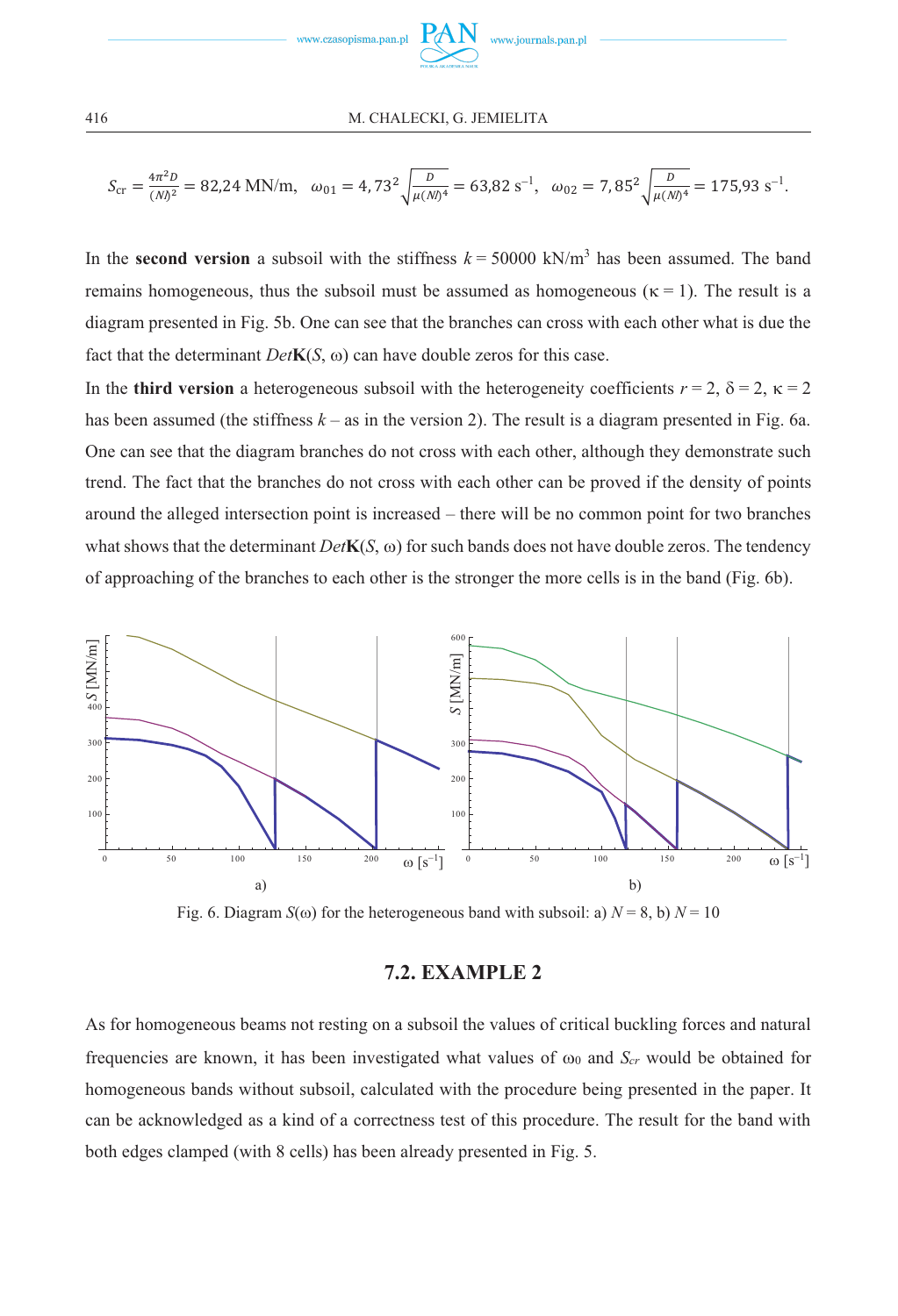

STABILITY AND VIBRATIONS OF MICRO-NONHOMOGENEOUS PLATE BAND... 4



Fig. 7. Diagram  $S(\omega)$  for the homogeneous band without subsoil: a) with both edges hinged, b) with the one edge clamped and the other hinged

Fig. 7 presents the diagrams for 10-cell bands  $(D, \mu, l - \text{as in Example 1})$  from which the one has both edges hinged (a) and the second – the one edge clamped and the other hinged (b). It has been obtained: - for the band ,,a":  $S_{cr} = \frac{\pi^2 D}{(Nl)^2} = 13,60$ MN/m,  $\omega_{01} = \pi^2 \sqrt{\frac{D}{\mu(Nl)^4}} = 18,02$ s<sup>-1</sup>,  $\omega_{02} = (2\pi)^2 \sqrt{\frac{D}{\mu (N/)^4}} = 72{,}08 \text{s}^{-1}, \omega_{03} = (3\pi)^2 \sqrt{\frac{D}{\mu (N/)^4}} = 162{,}17 \text{s}^{-1};$ - for the band ,,b":  $S_{cr} = \frac{\pi^2 D}{(0.699M)^2} = 26.92 \text{MN/m}, \omega_{01} = 3.927^2 \sqrt{\frac{D}{\mu (M)^4}} = 28.15 \text{s}^{-1},$  $\omega_{02} = 7,069^2 \sqrt{\frac{D}{\mu (Nl)^4}} = 91,23s^{-1}, \omega_{03} = 10,21^2 \sqrt{\frac{D}{\mu (Nl)^4}} = 190,32s^{-1}.$ 

The obtained results comply with those known from the theory.

#### **7.3. EXAMPLE 3**

If for several bands with the same length the total amount of inclusion varies linearly along with the coordinate *x*, according to Form. (2.1), then such bands should be characterized by the same values of critical buckling forces and natural frequencies, regardless of the fact into how many cells they have been divided. To check how the procedure operates in this regard, four heterogeneous bands have been considered, having the parameters  $D$ ,  $k$ ,  $\mu$  such as in Example 1, the total length  $L = 10$  m and divided consecutively into 4, 6, 8 and 10 cells (i.e. the cell length *l* is equal: 2.5 m, <sup>5</sup>/<sub>3</sub> m, 1.25 m and 1 m, respectively). The result is the diagram in Fig. 8. One can see that the lines practically cover each other – the inaccuracies are the higher the lower is the cell number *N*. It proves that the procedure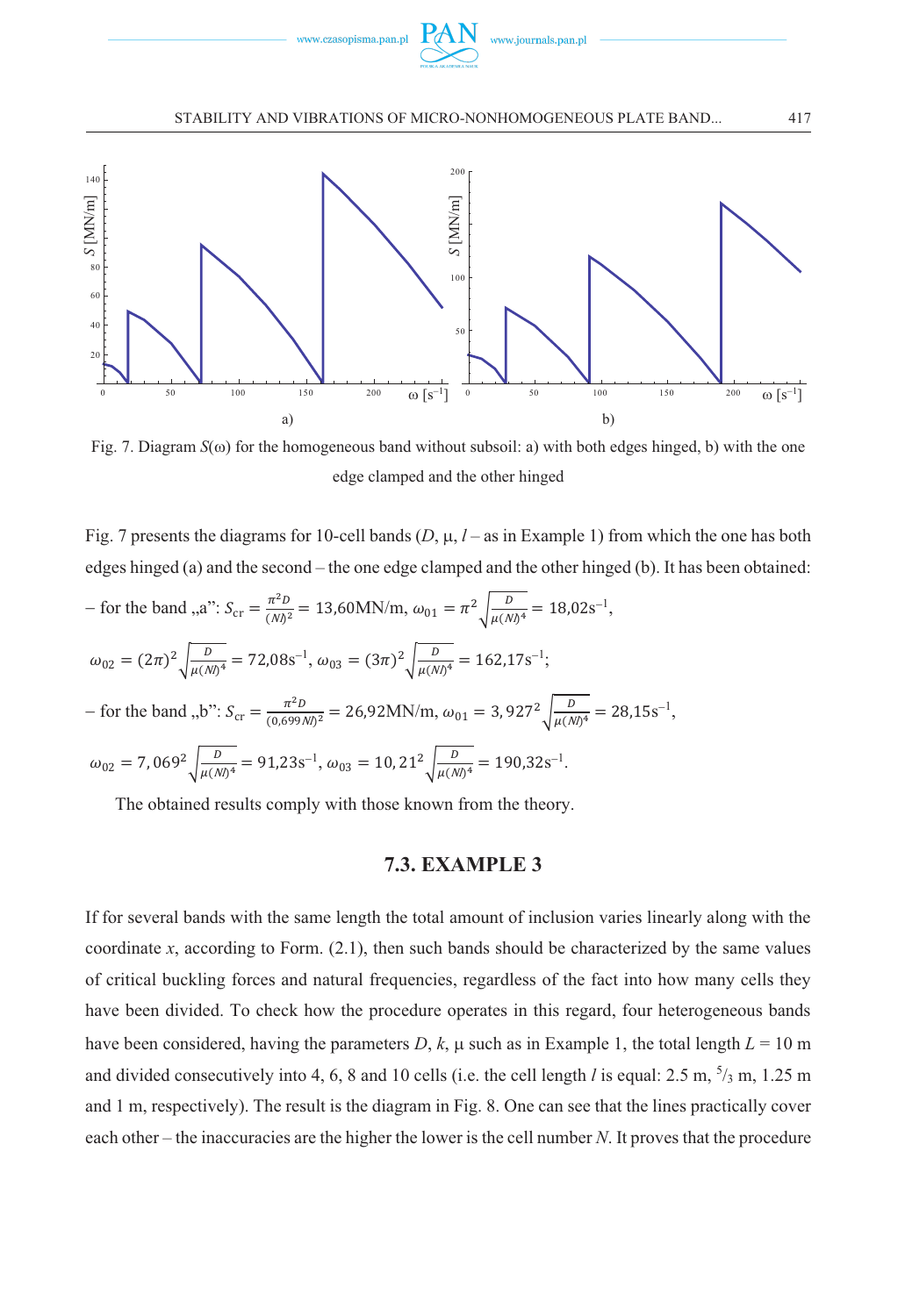

describes the behavior of the bands with the same length and the same amount of inclusions in the same way, regardless of the cell number *N*.



 $N = 4$ ,  $N = 6$ ,  $N = 8$ ,  $N = 10$ 

#### **7.4. EXAMPLE 4**

The results for four bands (Fig. 9) have been compared: two of them have both edges clamped, two other – the one edge clamped and the other hinged. The bands from each pair are identical but the one is oriented in opposite direction in comparison to the other. The first band of each pair (in Fig. 9 – the upper one) has the parameters:  $D = 1.333 \cdot 10^5$  kNm,  $\mu = 4000$  kg/m,  $k = 50000$  kN/m<sup>3</sup>,  $l = 1$  m,  $N = 6$ ,  $\delta = 2$ ,  $r = 2$ ,  $\kappa = 2$ , i.e. it starts in the left edge with the cell having a lower stiffness and finishes in the right edge with the cell having a higher stiffness. On account of that the second band from each pair (in Fig.  $9$  – the lower one) – as it is identical to the first but oriented in the opposite direction – has the parameters: *D* = 2.667⋅10<sup>5</sup> kNm,  $\mu$  = 8000 kg/m,  $k$  = 100000 kN/m<sup>3</sup>, *l* = 1 m, *N* = 6, δ = 0.5,  $r = 0.5$ ,  $\kappa = 0.5$ .

It results from Fig. 9 that the procedure is not sensitive to the inversion of the cell sequence – the results for each pair cover with each other. The condition is that the reference material parameters (concerning the cell  $1 - D$ ,  $\mu$ ,  $k$ ) for the band with the inversed cell sequence must be  $\delta$ ,  $r$ ,  $\kappa$  times greater than for the band with the original sequence, whereas the heterogeneity coefficients ( $\delta$ ,  $r$ ,  $\kappa$ ) for the band with the inversed cell sequence must be the inverse of the coefficients for the band with the original sequence.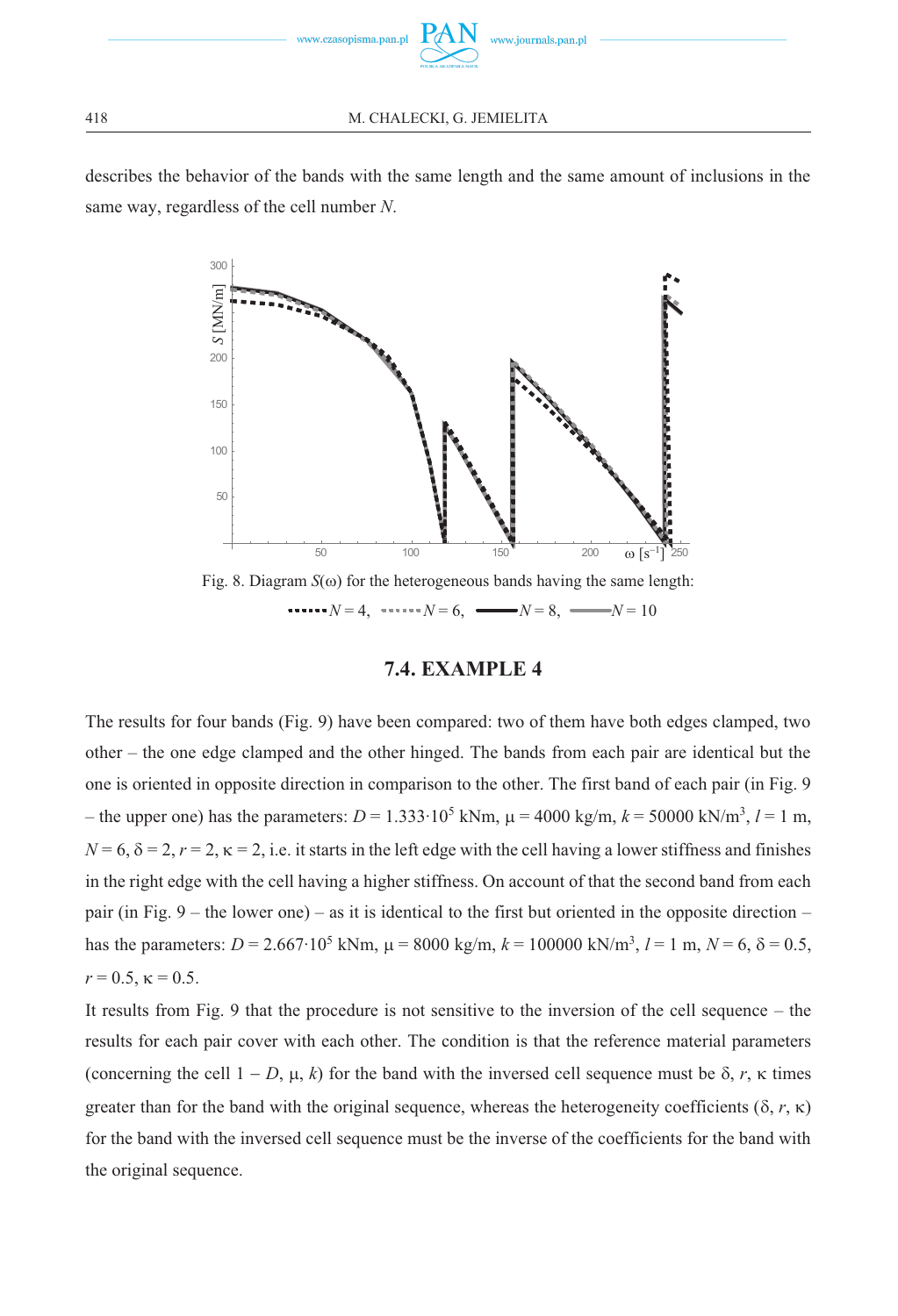

#### STABILITY AND VIBRATIONS OF MICRO-NONHOMOGENEOUS PLATE BAND... 4



It has to be also emphasized that the results presented in Fig. 9 confirm the engineer's intuition – due to the assumed support conditions the bands of the left pair should be characterized by higher static critical buckling force and natural frequency for zero compressing force than the bands from the right pair.

### **7.5. COMPARATIVE DIAGRAMS**

Fig. 10 presents the variability of the static critical buckling force  $S_{cr}$  as well as the natural frequency  $\omega_0$  for zero compressing force in the dependence on the cell number *N* and heterogeneity coefficients  $\delta$ ,  $r$ ,  $\kappa$ . With reference to the dependence on the heterogeneity coefficients, it results from the diagrams that:

- the critical buckling force does not depend on changes of the mass (the coefficient *r*), whereas the natural frequency decreases if the force increases;

- both the critical buckling force and the natural frequency increase if the band stiffness (the coefficient  $\delta$ ) increases;

 $-$  if the subsoil stiffness (the coefficient  $\kappa$ ) increases, then the critical buckling force and the natural frequency increase too, but the influence of the subsoil stiffness is significantly weaker than the influence of the band stiffness.

419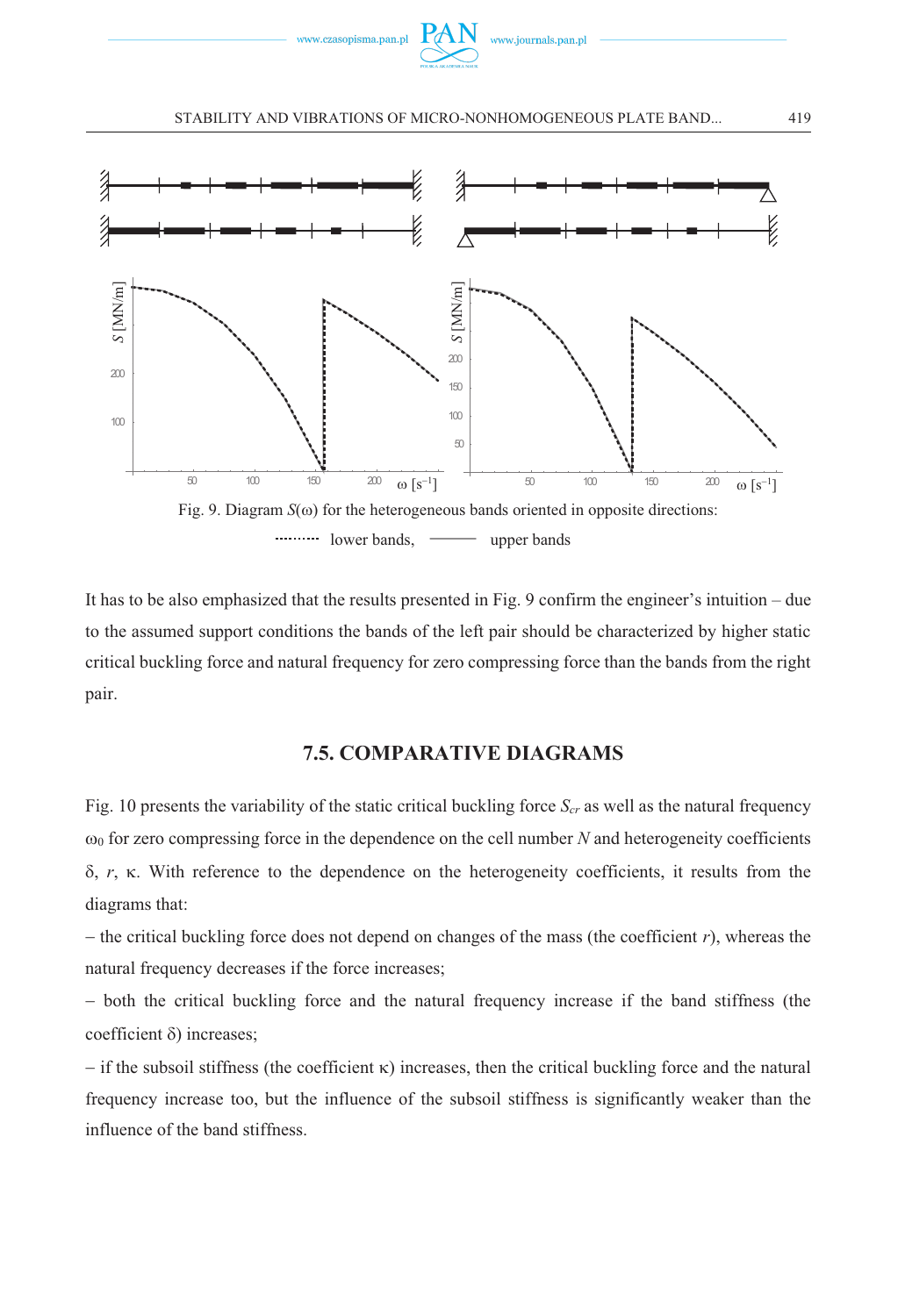

#### 20 M. CHALECKI, G. JEMIELITA



Fig. 10. Dependences of  $S_{cr}$  and  $\omega_0$  on the cell number *N* and heterogeneity coefficients I,  $\delta$  and  $\kappa$ 

With reference to the dependence on the cell number *N*, as first it must be emphasized that in the model being presented the band length *L* is being changed through the change of the cell number *N*, wherein all cells have the same length *l*. Therefore both the critical buckling force and the natural frequency decrease if the cell number *N*, i.e. the band length, increases. If one assumed that the band

420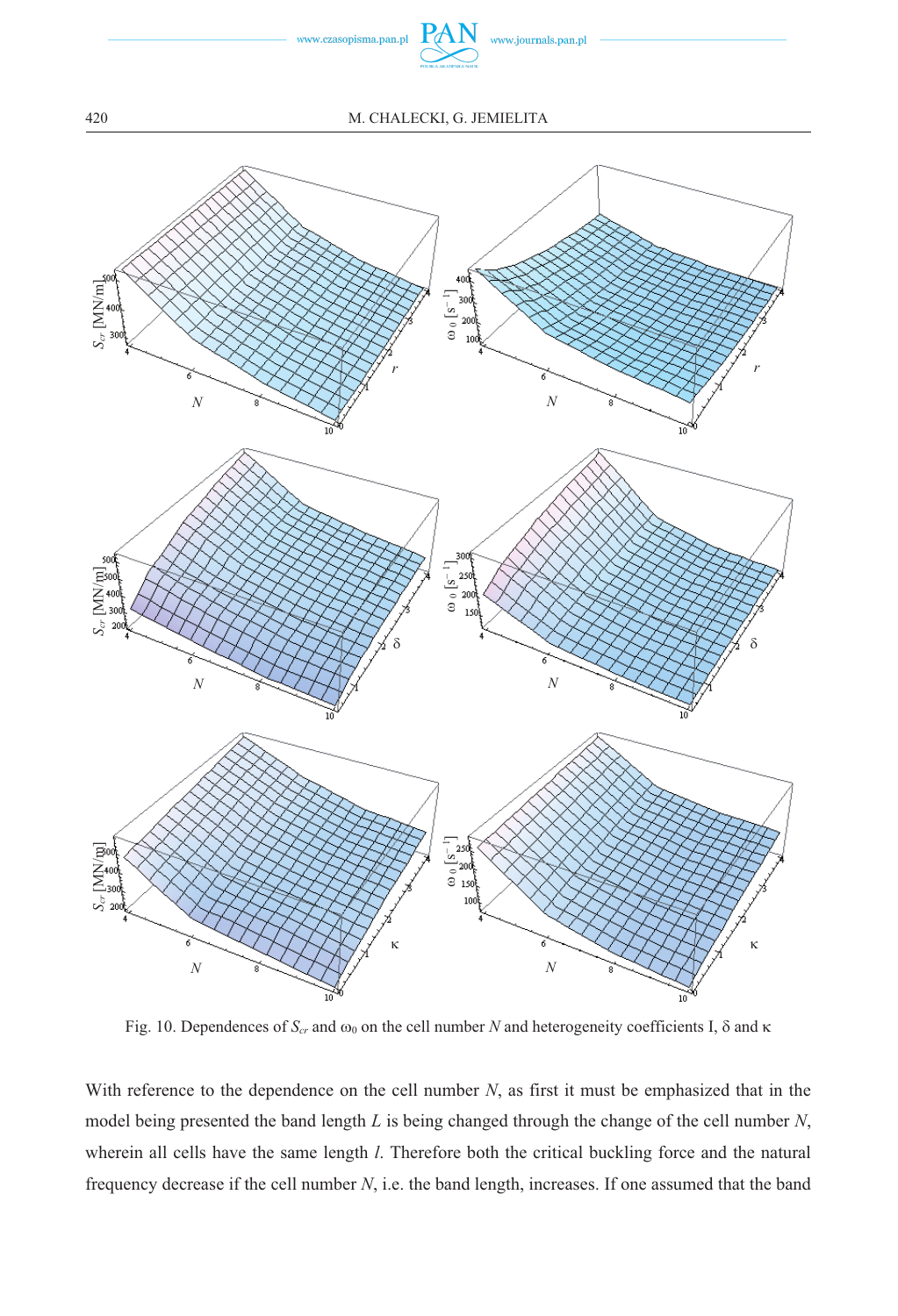

length *L* is constant, then the changes of the cell number *N* would not affect the *S* and  $\omega$  – as it was the fact in Example 3.

# **8. CONCLUSIONS**

The presented method of modeling of micro-nonhomogeneous plate bands bases on a classical displacement method and allows to obtain in a relatively fast way, with requested accuracy, the value of the critical buckling force or natural frequency by any change of the cell length *l* and the parameters, characterizing: the inclusion stiffness in relation to the matrix stiffness  $(\delta)$ , the inclusion unit mass in relation to the matrix unit mass (*r*), the subsoil stiffness under the inclusion to the subsoil stiffness under the matrix  $(\kappa)$ .

All tests performed in aim to check the correctness of the algorithm confirmed the engineer's intuition and the theoretical dependences. Namely, it has been proved that:

 $-$  the dependences of the critical buckling force  $(S_{cr})$  and the natural frequency  $(\omega_0)$  on the cell number (*N*) and material parameters  $(\delta, r, \kappa)$  comply with the theory,

 $-$  the passage to the homogeneous band without subsoil (assumption  $\delta = r = 1, k = 0$ ) gives the same results as those obtained for homogeneous beams if the beam stiffness is replaced by the plate stiffness,

- the algorithm does not show differences if the global coordinate system is reversed, i.e. it does not matter if the beginning of the band is assumed at its left or right edge (but one has to remember that the reference stiffness  $D$  and heterogeneity coefficients  $\delta$ ,  $r$ ,  $\kappa$  will change),

- if the bands with the same length are calculated, the cell number *N* does not matter – along with the increase of this number only the accuracy of results increases (the force  $S_{cr}$  and frequency  $\omega_0$ ).

The above conclusions prove the correctness of the created computational algorithm. This algorithm can be also used to calculate the stability and vibrations of beams with heterogeneity along their length, whereas the cell stiffness matrix – to construct an appropriate finite element in FEM. A similar algorithm also concerns plate bands (or beams) where the inclusion stiffness varies not proportionally to a consecutive cell number *j* but according to any function - it only demands to choose fraction coefficients  $\xi_1^{[j]}, \xi_2^{[j]}$  (formulas 2.1) in a proper way.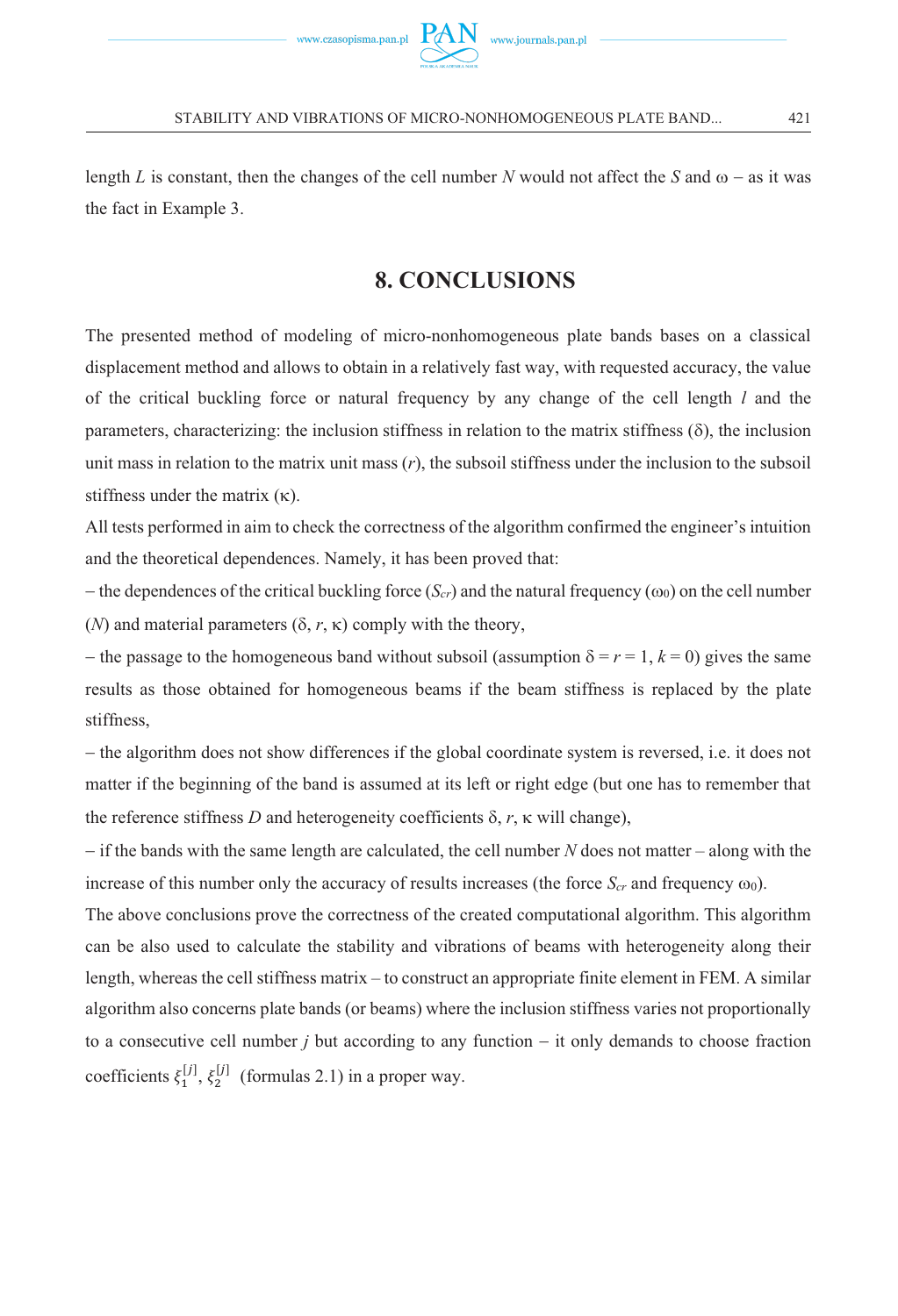

#### 22 M. CHALECKI, G. JEMIELITA

# **REFERENCES**

[1] Z. Kączkowski, Płyty. Obliczenia statyczne. Arkady, Warszawa 2000.

[2] G. Jemielita, Solutions to the problems of mechanics of non-homogeneous beams and plates. In: K. Wilmański (ed.), Mathematical methods in continuum mechanics, Technical University of Łódź, 383-402, 2011.

[3] W. Szcześniak, Wpływ dwuparametrowego podłoża sprężystego na drgania własne płyty o średniej grubości, Rozprawy Inżynierskie, 37(1), 87-115, 1989.

[4] G. Jemielita, Z. Kozyra, Statics of beam with arbitrary stiffness resting on a variable, unidirectional, two-parameter foundation, Theoretical Foundations of Civil Engineering, Polish-Ukrainian-Lithuanian Transactions, Warsaw, 143-150, 2010.

[5] M. Chalecki, G. Jemielita, Free vibrations of micro-non-homogeneous plate band, Scientific Review Engineering and Environmental Sciences, 23, 317–331, 2014 (in Polish).

[6] M. Chalecki, G. Jemielita, Stability of micro-nonhomogeneous plate band, Archives of Civil Engineering, LXI, 91- 106, 2015.

[7] R. Solecki, J. Szymkiewicz, Układy prętowe i powierzchniowe. Obliczenia dynamiczne, Arkady, Warszawa 1964.

[8] D.H.Y. Yen, S.C. Tang, On the vibration of an elastic plate on an elastic foundation, Journal of Sound and Vibrations 14(1), 81-89, 1971.

[9] S.F. Bassily, S.M. Dickinson, Buckling and vibration of in-plane loaded plates treated by a unified Ritz approach, Journal of Sound and Vibration, 59(1), 1-14, 1978.

[10] M.S. Cheung, A simplified finite element solution for the plates on elastic foundation, Computers and Structures, 8, 139-145, 1978.

[11] J. Jędrysiak, Free vibrations of micro-heterogeneous thin plate band. In: G. Jemielita (ed.), Modelling of Engineering Structures and Constructions, Warsaw University of Life Sciences (SGGW), 133–139, 2014 (in Polish).

[12] E. Wierzbicki, D. Kula, M. Mazewska, On Fourier realization of tolerance modelling of heat flow problems in simple periodic composites. In: G. Jemielita (ed.), Modelling of Engineering Structures and Constructions, Warsaw University of Life Sciences (SGGW), 253–66, 2014 (in Polish).

[13] B. Michalak, Stability of elastic slightly wrinkled plates, Acta Mechanica, 130, 111–119, 1998.

[14] E. Baron, On a certain model of uniperiodic medium thickness plates subjected to initial stresses, Journal of Theoretical and Applied Mechanics, 43, 93–110, 2005.

[15] J. Rychlewska, Cz. Woźniak, M. Woźniak, Modelling of functionally graded laminates revisited, Electronic Journal of Polish Agricultural Universities, 9(2), #06, 2006.

[16] J. Jędrysiak, On stability of thin periodic plates, European Journal of Mechanics - A/Solids,19, 487–502, 2000.

[17] J. Jędrysiak, Dynamic of thin periodic plates resting on a periodically non-homogeneous Winkler foundation, Archive of Applied Mechanics, 69, 1999.

[18] B. Michalak, Vibrations of plates with initial geometrical imperfections interacting with periodic elastic foundation, Archive of Applied Mechanics, 70, 2000.

[19] J. Jędrysiak, A. Paś, Vibrations of medium thickness homogeneous plates resting on a periodic Winkler subsoil. In: Selected Topics in the Mechanics of Inhomogeneous Media, Cz. Woźniak (ed.), R. Świtka, M. Kuczma, Zielona Góra, 133-146, 2006.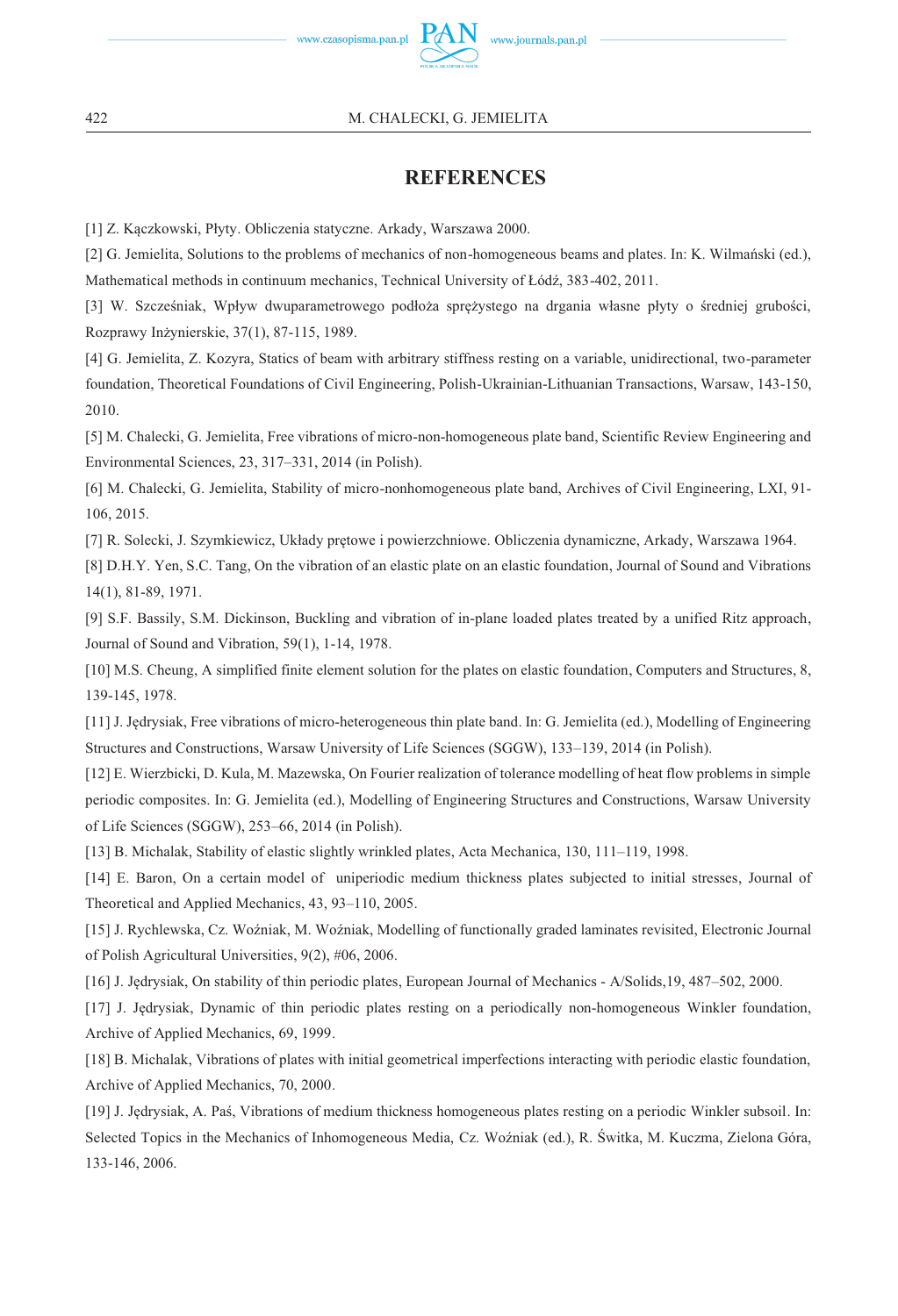STABILITY AND VIBRATIONS OF MICRO-NONHOMOGENEOUS PLATE BAND... 4

[20] J. Jędrysiak, Application of the tolerance averaging method to analysis of dynamical stability of thin periodic plates, Journal of Theoretical and Applied Mechanics, 42(2), PSTAM (PTMTS), 357-379, 2004.

[21] B. Michalak, Stability of elastic slightly wrinkled plates interacting with an elastic subsoil, Engineering Transactions, 47, 269-283, 1999.

[22] Z. Naniewicz, On the homogenized elasticity with microlocal parameters, Bulletin of Polish Academy of Sciences, Technical Sciences, 35, 399-409, 1987.

[23] T. Lewiński, On the interrelation between microlocal parameter and homogenization approaches to the periodic elastic solids method of modelling solids, Bulletin of Polish Academy of Sciences, Technical Sciences, 35, 383-391, 1987.

[24] T. Lewiński, Homogenizing stiffnesses of plates with periodic structure, International Journal of Solids and Structures, 29(3), 1992.

[25] T. Lewiński, Effective stiffnesses of transversely non-homogeneous plates with unidirectional periodic structure, International Journal of Solids and Structures, 32 (22), 3261-3287, 1995.

#### **LIST OF FIGURES:**

Fig. 1. Plate band having a microstructure and resting on elastic subsoil

Rys. 1. Pasmo płytowe z mikrostrukturą, spoczywające na sprężystym podłożu

Fig. 2. Dimensions of a cell

Rys. 2. Wymiary komórki

Fig. 3. Model of the band element having a number [*j*]

Rys. 3. Model element pasma o numerze [*j*]

Fig. 4. Schematic cross-section of the plate band

Rys. 4. Schematyczny przekrój poprzeczny pasma płytowego

Fig. 5. Diagram  $S(\omega)$  for a homogeneous band: a) without subsoil, b) with subsoil

Rys. 5. Wykres *S*(ω) dla pasma jednorodnego: a) bez podłoża, b) z podłożem

Fig. 6. Diagram  $S(\omega)$  for the heterogeneous band with subsoil: a)  $N = 8$ , b)  $N = 10$ 

Rys. 6. Wykres  $S(\omega)$  dla pasma niejednorodnego: a)  $N = 8$ , b)  $N = 10$ 

Fig. 7. Diagram  $S(\omega)$  for the homogeneous band without subsoil: a) with both edges hinged, b) with the one edge clamped and the other hinged

Rys. 7. Wykres  $S(\omega)$  dla pasma jednorodnego bez podłoża: a) z obustronnym utwierdzeniem, b) z

utwierdzeniem po jednej stronie i podporą przegubową po drugiej

Fig. 8. Diagram  $S(\omega)$  for the heterogeneous bands having the same length

Rys. 8. Wykres *S*(ω) dla pasm niejednorodnych o tej samej długości

Fig. 9. Diagram  $S(\omega)$  for the heterogeneous bands oriented in opposite directions: .......... lower bands,

**upper bands**